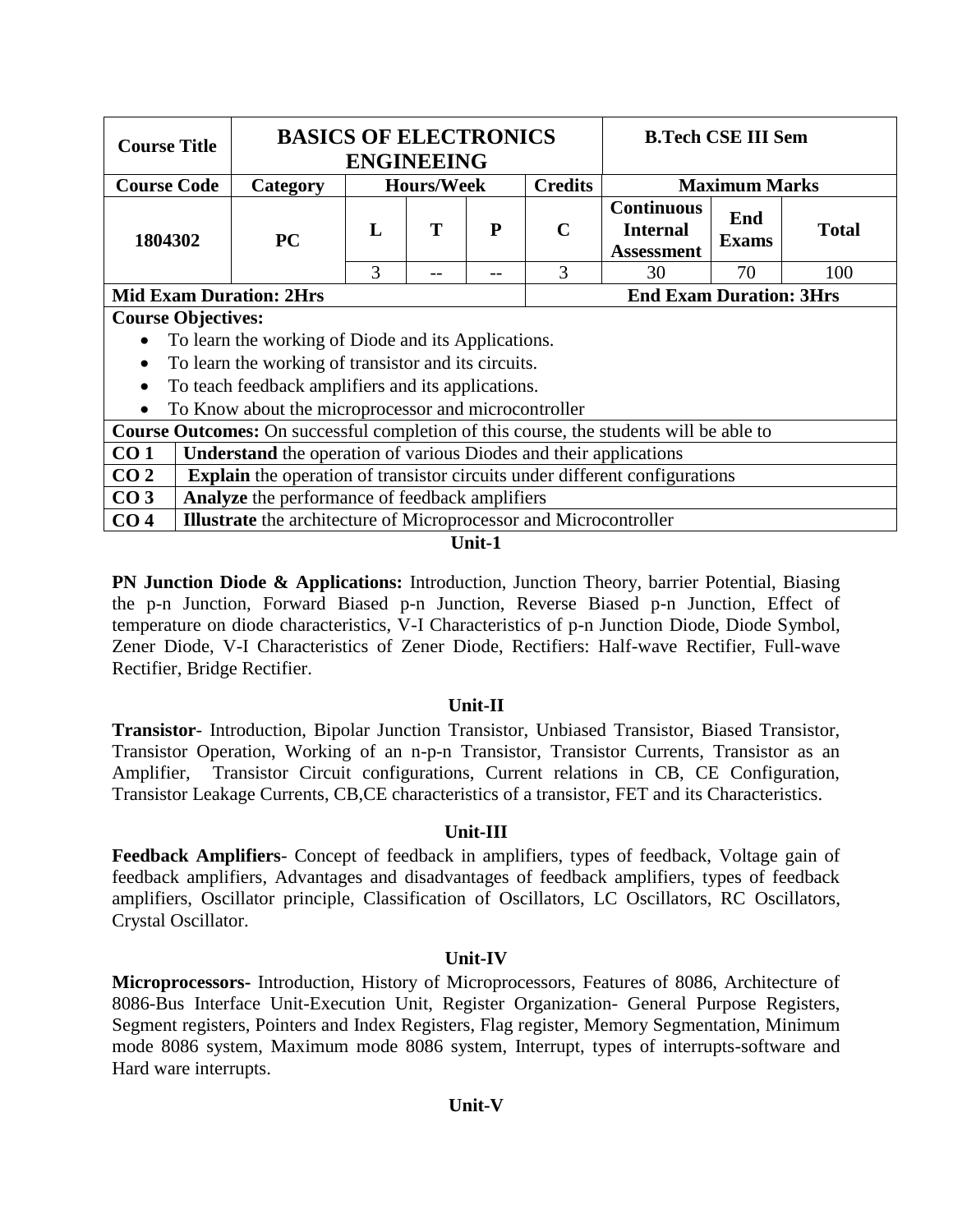**Microcontrollers-** Introduction, Features of 8051, Architecture of 8051, Memory organization of 8051, Timer / Counter Operation in 8051, 8051 Interrupts, Microcontroller-8096, Architecture of 8096, ARM Microcontroller, its features, ARM core data flow model, Versions of ARM .

# **TEXT BOOKS:**

1. R.L. Boylestad and Louis Nashelsky, "Electronic devices and circuits", 9th Edition, 2006, PHI.

2. S. Salivahanan – "Electronic Devices and Circuits" – TMH

3. A.K. Ray and K.M. Bhurchandi "Advanced Microprocessors and Pheripherals" Secon Edition, TMH,2006

# **REFERENCE BOOKS:**

1. G.K.Mittal, "Industrial Electronics".

2. N N Bhargava, D C Kulshreshtha, S C Guptha, 'Basic Electronics and Linear Circuits', Technical Education Series,TMH. 2000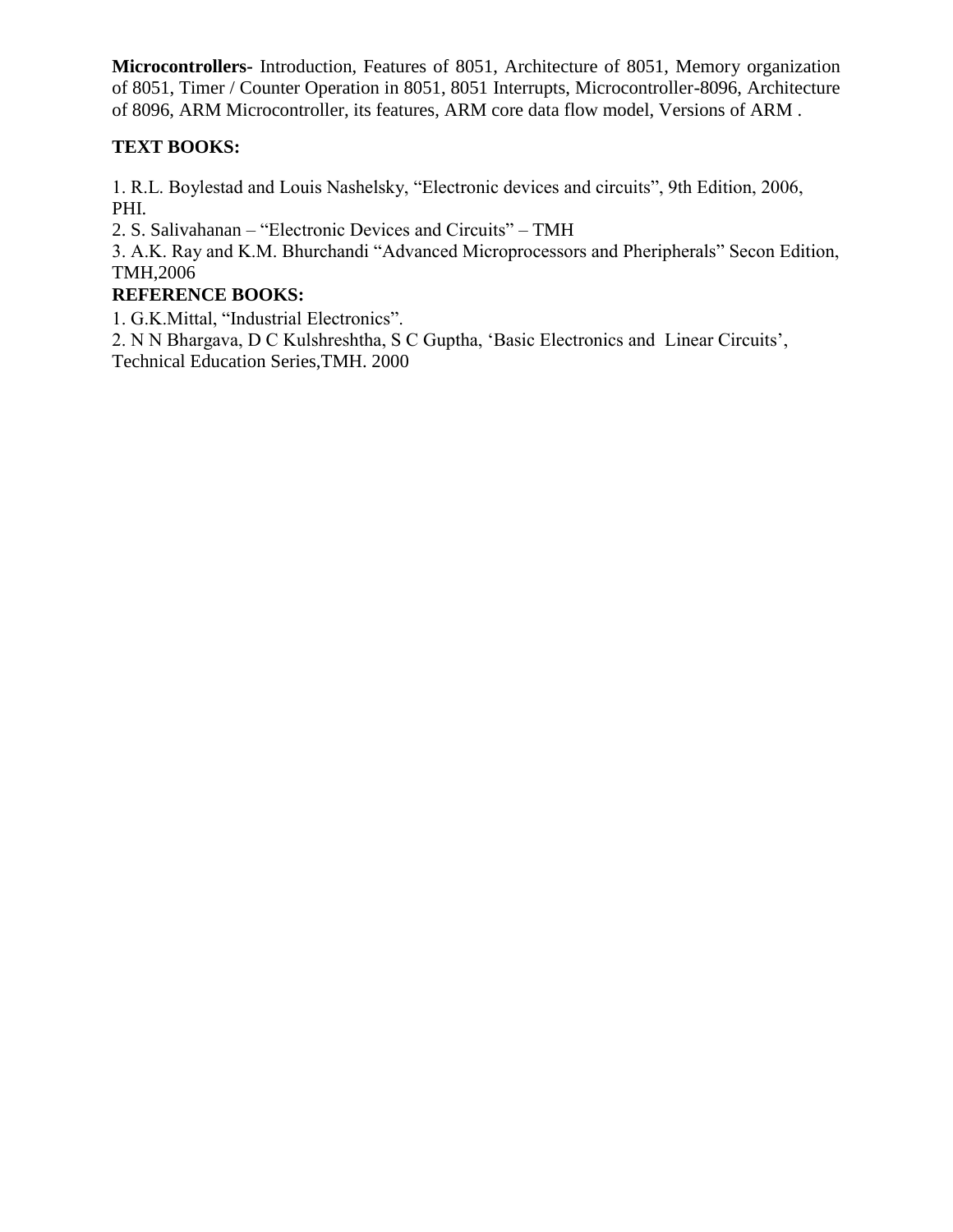| <b>Course Title</b>                                              | <b>MANAGERIAL ECONOMICS AND</b><br><b>FINANCIAL ANALYSIS</b>                                                                                                                                                                                                                                                                                                                                                                                                                                                                                                                              |                   |  |  |                | <b>B. Tech. III Sem</b><br><b>ECE &amp; CSE</b> |  |            |  |  |
|------------------------------------------------------------------|-------------------------------------------------------------------------------------------------------------------------------------------------------------------------------------------------------------------------------------------------------------------------------------------------------------------------------------------------------------------------------------------------------------------------------------------------------------------------------------------------------------------------------------------------------------------------------------------|-------------------|--|--|----------------|-------------------------------------------------|--|------------|--|--|
| <b>Course Code</b>                                               | Category                                                                                                                                                                                                                                                                                                                                                                                                                                                                                                                                                                                  | <b>Hours/Week</b> |  |  | <b>Credits</b> |                                                 |  |            |  |  |
| 1825307                                                          | <b>Continuous</b><br><b>Humanities</b><br>End<br>T<br><b>Total</b><br>L<br>$\mathbf{P}$<br>$\mathbf C$<br><b>Internal</b><br>and social<br><b>Exams</b><br><b>Assessment</b><br>sciences                                                                                                                                                                                                                                                                                                                                                                                                  |                   |  |  |                |                                                 |  |            |  |  |
|                                                                  | $\overline{3}$<br>3<br>70<br>100<br>30<br>$\overline{a}$<br>$-$                                                                                                                                                                                                                                                                                                                                                                                                                                                                                                                           |                   |  |  |                |                                                 |  |            |  |  |
| <b>End Exam Duration: 3Hrs</b><br><b>Mid Exam Duration: 2Hrs</b> |                                                                                                                                                                                                                                                                                                                                                                                                                                                                                                                                                                                           |                   |  |  |                |                                                 |  |            |  |  |
|                                                                  | <b>Course Objectives:</b><br>To equip the budding engineering student with an understanding of concepts and tools                                                                                                                                                                                                                                                                                                                                                                                                                                                                         |                   |  |  |                |                                                 |  |            |  |  |
| $\bullet$<br>$\bullet$                                           | of economic analysis.<br>Provide knowledge of managerial economics through differential economics concepts,<br>accounting concepts are necessary to analyze and solve complex problems relating<br>financial related matters in bog industries.<br>An understanding of professional and ethical responsibility and<br>communicate effectively.<br>The broad education necessary to understand the impact of engineering solutions in a<br>global and societal context.<br>Recognition of the need for, and an ability to engage in life-long learning and to meet<br>contemporary issues. |                   |  |  |                |                                                 |  | ability to |  |  |
|                                                                  | Course Outcomes: On successful completion of this course, the students will be able to                                                                                                                                                                                                                                                                                                                                                                                                                                                                                                    |                   |  |  |                |                                                 |  |            |  |  |
| CO <sub>1</sub>                                                  | Acquire knowledge in principles and concepts of Managerial Economics and<br>Accountancy                                                                                                                                                                                                                                                                                                                                                                                                                                                                                                   |                   |  |  |                |                                                 |  |            |  |  |
| CO <sub>2</sub>                                                  |                                                                                                                                                                                                                                                                                                                                                                                                                                                                                                                                                                                           |                   |  |  |                |                                                 |  |            |  |  |
| CO <sub>3</sub>                                                  | Understand the Economic theories i.e., Demand, Production, Cost, Markets and Price.<br>Describe different types of Markets and competition, forms of organization and<br>Methods of Pricing.                                                                                                                                                                                                                                                                                                                                                                                              |                   |  |  |                |                                                 |  |            |  |  |
| CO <sub>4</sub>                                                  | <b>Examine</b> the profitability of various Projects.                                                                                                                                                                                                                                                                                                                                                                                                                                                                                                                                     |                   |  |  |                |                                                 |  |            |  |  |
| CO <sub>5</sub>                                                  | Utilize tools and techniques to analyze and interpret the key parameters of financial<br>performance.                                                                                                                                                                                                                                                                                                                                                                                                                                                                                     |                   |  |  |                |                                                 |  |            |  |  |
|                                                                  |                                                                                                                                                                                                                                                                                                                                                                                                                                                                                                                                                                                           |                   |  |  |                |                                                 |  |            |  |  |

## **UNIT – I**

#### **INTRODUCTION TO MANAGERIAL ECONOMICS**

Definition, nature and scope of Managerial Economics –Demand analysis – Determinants, Law of Demand and its exceptions – Elasticity of Demand – Types and Measurement of Elasticity of Demand – Methods of Demand Forecasting (Statistical mehtods) – Supply Analysis.

# **UNIT – II**

# **THEORY OF PRODUCTION AND COST ANALYSIS**

**Production Functions**: Law of variable proportion, Isoquants and Isocost, least cost combination of inputs, Returns to Scale and Cobb- Douglas production function. Internal and external economies of scale.

**Cost Analysis:** Cost concepts – Break-Even Analysis (BEA) – Break Even Point – significance and limitations of BEA.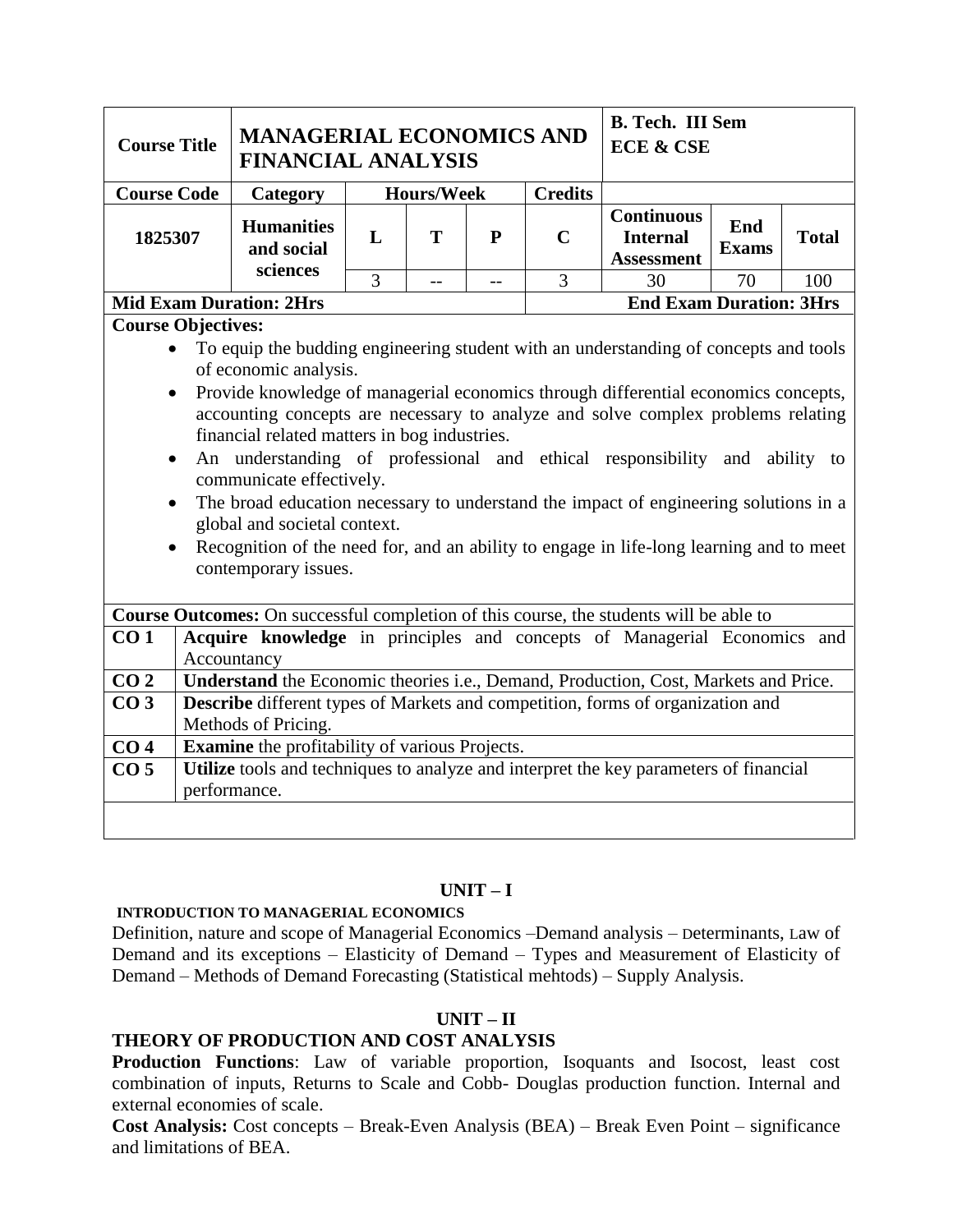## **UNIT – III**

## **INTRODUCTION TO MARKETS AND PRICING**

**Markets structures**: Perfect and Imperfect competition – Features of Perfect Competition, Monopoly, Monopolistic Competition and Oligopoly. Price- Output determination under perfect competition, monopoly and monopolistic competition – Price rigidity in Oligopoly.

Methods of pricing – cost plus pricing, marginal cost pricing, skimming pricing, penetration pricing, differential pricing and administrative pricing.

#### **UNIT – IV**

#### **BUSINESS ORGINATIONS AND CAPITAL BUDGETING**

**Business Organizations:** Types of business organizations- Sole Proprietorship, Partnership, Joint Stock Company, Public Ltd and Private Ltd companies, Public Private Partnership (PPP). **Capital Budgeting:** Types of capital, methods and sources of raising Capital. Capital Budgeting Techniques: Payback Period Method, Accounting Rate of return (ARR) and Net Present Value Method (NPV) (simple problems).

#### **UNIT – V**

#### **FINANCIAL ACCOUNTING AND ANALYSIS**

Double Entry Book keeping, Journal, Ledger, Trail Balance – Final Accounts (Preparation of Trading Account, Profit and Loss Account and Balance Sheet with simple adjustments). Analysis and interpretation of financial statements through ratios (Liquidity, Profitability and Activity Ratios) (Simple problems).

#### **TEXT BOOKS:**

- 1. Varshney & Maheswari: Managerial Economics, Sultan Chand Publishers, 2009.
- 2. Prasad and K.V.Rao: Financial Accounting, jaibharth Publishers, Vijayawada.

#### **REFERENCES:**

- 1. P.L Mehtha: Managerial Economics, Sulthan Chand Publishers
- 2. K K Dewett [Managerial Economics ,S. Chand Publishe](https://www.schandpublishing.com/author-details/k-k-dewett/508)rs
- 3. S.P Jain & K.L Narang: Financial Accounting, Kalyani publishers.
- 4. M.Sugunatha Reddy: Managerial Economics and Financial Analysis, Research India Publication, New Delhi, 2013.
- 5. Paul A Samuleson and William nordhaus : Economics, Oxford University Publications.
- 6. M L Jhingan : Micro Economics & Macro Economics, Vrinda Publacations (P) Ltd.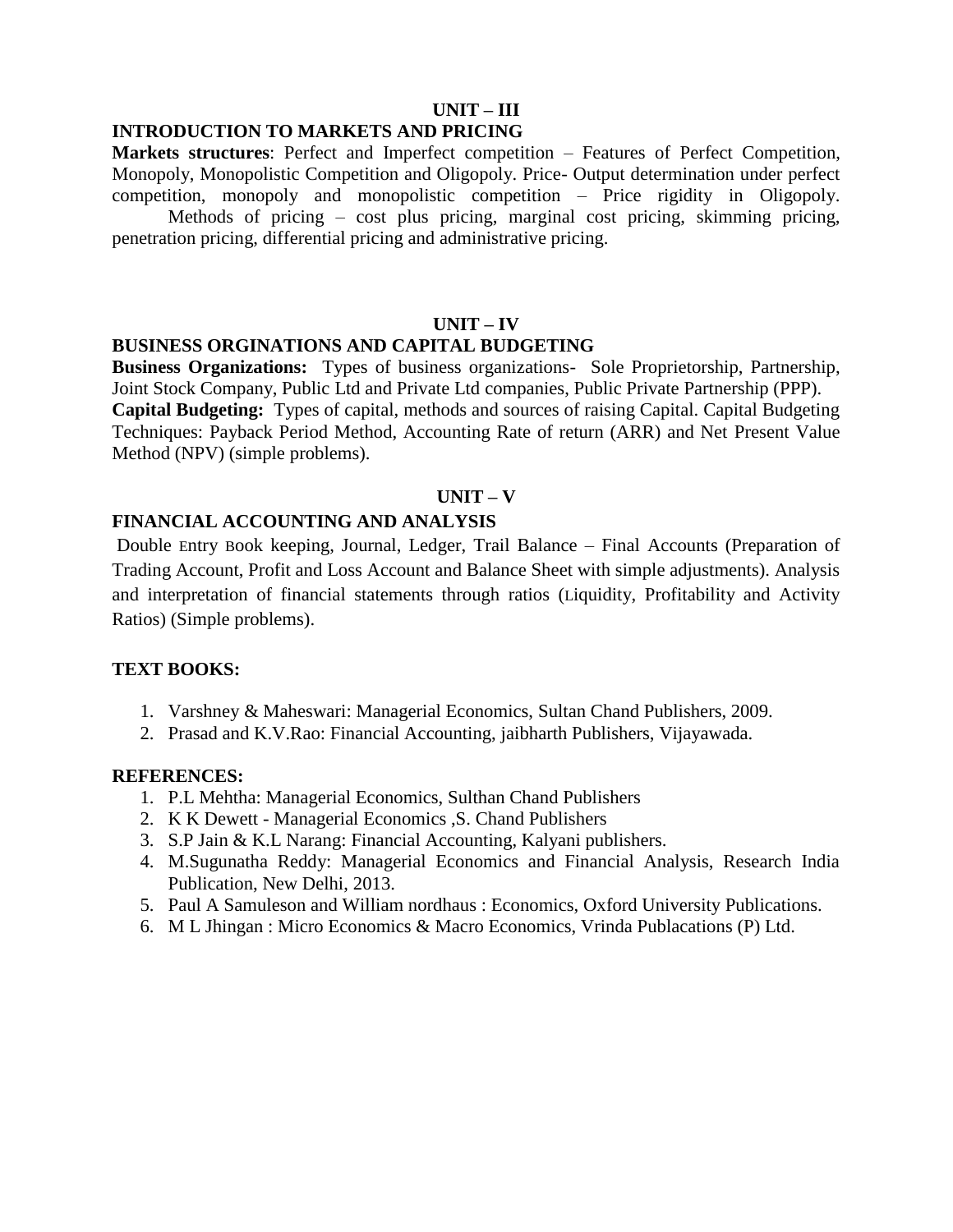| <b>Course Title</b>                                                                           |                                                                      | <b>DATA STRUCTURES</b> |            |              |                                                                                                                         |                                | B.Tech CSE III Sem (R18) |  |  |  |  |  |  |
|-----------------------------------------------------------------------------------------------|----------------------------------------------------------------------|------------------------|------------|--------------|-------------------------------------------------------------------------------------------------------------------------|--------------------------------|--------------------------|--|--|--|--|--|--|
| <b>Course Code</b>                                                                            | Category                                                             |                        | Hours/Week |              | <b>Credit</b><br>S                                                                                                      | <b>Maximum Marks</b>           |                          |  |  |  |  |  |  |
| 1805303                                                                                       | PI                                                                   | L                      | T          | $\mathbf{P}$ | <b>Continuous</b><br>End<br><b>Internal</b><br>$\mathbf C$<br><b>Total</b><br>Exam<br><b>Assessmen</b><br>s<br>$\Omega$ |                                |                          |  |  |  |  |  |  |
|                                                                                               |                                                                      | 3                      | 30         | 70           | 100                                                                                                                     |                                |                          |  |  |  |  |  |  |
| <b>Mid Exam Duration: 2Hrs</b>                                                                |                                                                      |                        |            |              |                                                                                                                         | <b>End Exam Duration: 3Hrs</b> |                          |  |  |  |  |  |  |
| <b>Course Objectives:</b>                                                                     |                                                                      |                        |            |              |                                                                                                                         |                                |                          |  |  |  |  |  |  |
|                                                                                               | To develop skills and analyze linear and non linear data structures. |                        |            |              |                                                                                                                         |                                |                          |  |  |  |  |  |  |
| $\bullet$                                                                                     | To understand basic concepts about linked lists, stacks, queues.     |                        |            |              |                                                                                                                         |                                |                          |  |  |  |  |  |  |
|                                                                                               | To study algorithms as they apply to trees and graphs.               |                        |            |              |                                                                                                                         |                                |                          |  |  |  |  |  |  |
| To study in detail about sorting, searching and hashing.<br>$\bullet$                         |                                                                      |                        |            |              |                                                                                                                         |                                |                          |  |  |  |  |  |  |
| <b>Course Outcomes:</b> On successful completion of this course, the students will be able to |                                                                      |                        |            |              |                                                                                                                         |                                |                          |  |  |  |  |  |  |
| $\mathbf{C}$ 1                                                                                | Indectand the variety of abstract data types and data structures     |                        |            |              |                                                                                                                         |                                |                          |  |  |  |  |  |  |

|                 | • To study in detail about softing, searching and hashing.                                    |
|-----------------|-----------------------------------------------------------------------------------------------|
|                 | <b>Course Outcomes:</b> On successful completion of this course, the students will be able to |
| CO <sub>1</sub> | Understand the variety of abstract data types and data structures.                            |
| CO <sub>2</sub> | Analyze data structures such as linked list, Stacks and Queues.                               |
| CO <sub>3</sub> | Apply and analyze tree traversal algorithms and graph traversal algorithms.                   |
| CO <sub>4</sub> | Organize data in order using various sorting algorithms.                                      |
| CO <sub>5</sub> | Ability to understand the concept of hashing, B-Trees and B+-Trees.                           |

**Introduction:** Data structures, Primitive & Non Primitive data structures, Linear & Non Linear data structures, **Linear Lists:** Definition, **Arrays:** Definition, **Linked Lists:** Single Linked List-Definition, Insertion and Deletion operations**,** Doubly Linked List- Definition, Insertion and Deletion operations.

# **UNIT-II**

**Stacks:** Definition, Array & Linked representations, Operations, Applications, **Queues:** Definition, Array & Linked representations, Operations, Circular Queues & Dequeues .

# **UNIT-III**

**Trees:** Basic terminology, Binary Trees- Definition, Properties, Representation, Complete and Full Binary Tree, **Tree Traversal Algorithm:** In order, Preorder and Postorder, **Priority Queues:** Definition, Heaps, Leftist Trees, **Binary Search Tree( BST):** Definition, Operations & Implementations, BST with Duplicates, Indexed BST.

# **UNIT-IV**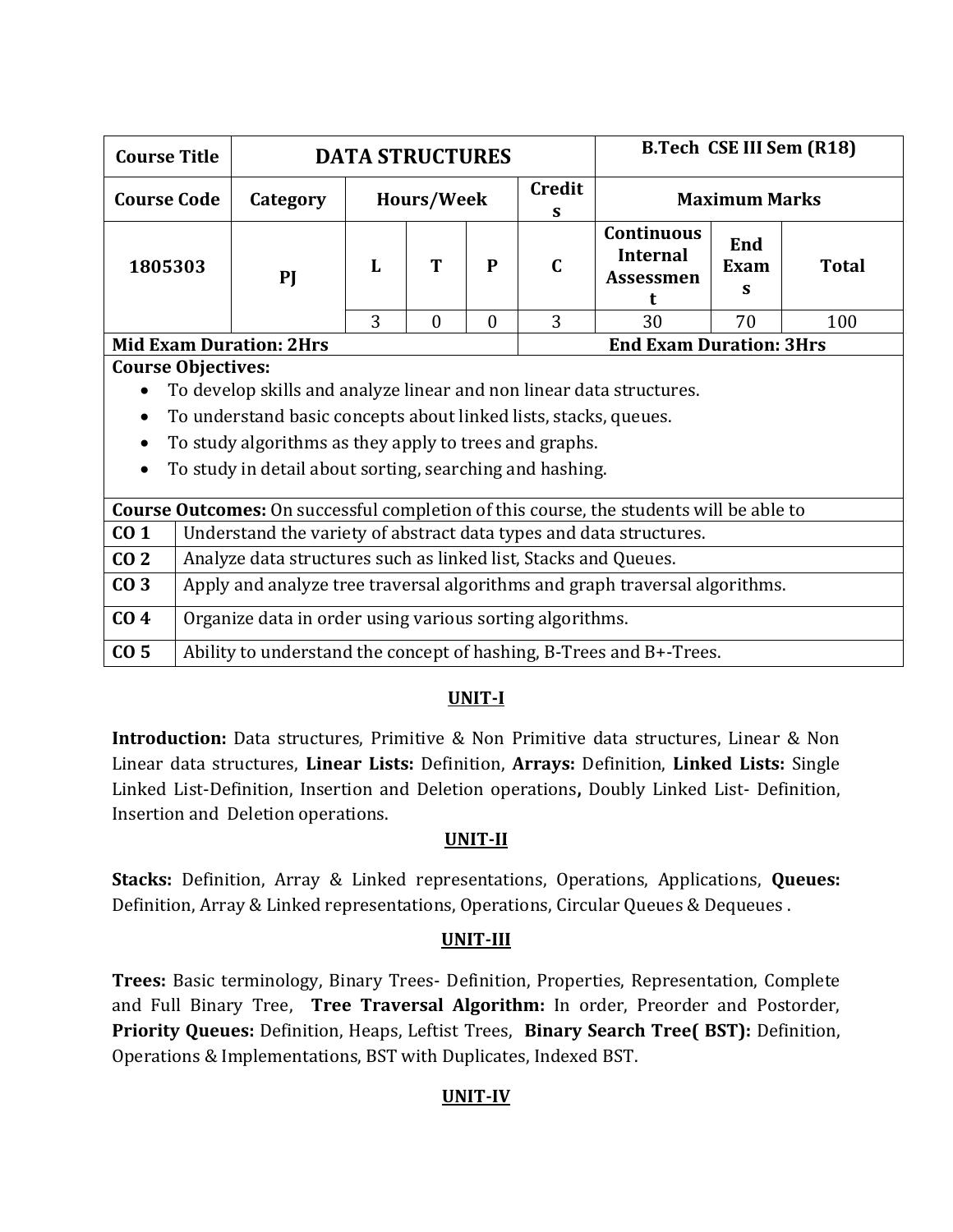**Balanced Search Trees:** AVL, Red-Black & Splay Trees, Graphs: Terminology, Representations, **Graph Traversal:** Depth First Search (DFS), Breadth First Search (BFS), Minimum Spanning T*r*ee.

# **UNIT-V**

**Sorting:** Selection, Insertion, Bubble, Heap, **Searching:** Sequential & Binary Search. **Hashing:**

Introduction, Hash Table representation, Hash Functions , **Collisions:** Introduction, Separate Chaining, Open Addressing , B-Trees, Operations on B-Trees, B+-Trees.

# **Text books:**

1. An Introduction to Data Structures with applications, Jean Paul Trembley and Paul G. Sorenson, McGraw Hill.

2. Fundamentals of Data Structures in C, Horowitz, Sahni, Anderson Freed, Universities press.

3. Data Structures using C++, Varsha H.Patil, Oxford University Press.

# **Reference books:**

1. Data Structures, Algorithms and Applications in C++, Ananda Rao Akepogu and Radhika Raju Palagiri, Pearson Education.

2. Data Structures and Algorithms in C++, S.Sahni, University Press (India) Private Limited, Second Edition.

- 3. Data Structures, Seymour Lipschutz, Schaum's Outlines, McGraw Hill.
- 4. Data Structures and Algorithms, G.A.V.Pai, Tata McGraw Hill.
- 5. Data Structures using C and C++, Langsam, Augenstein and Tanenbaum, PHI.
- 6. Data Structures and algorithms in C++, Mark Allen Weiss, Pearson Education Limited, Second Edition.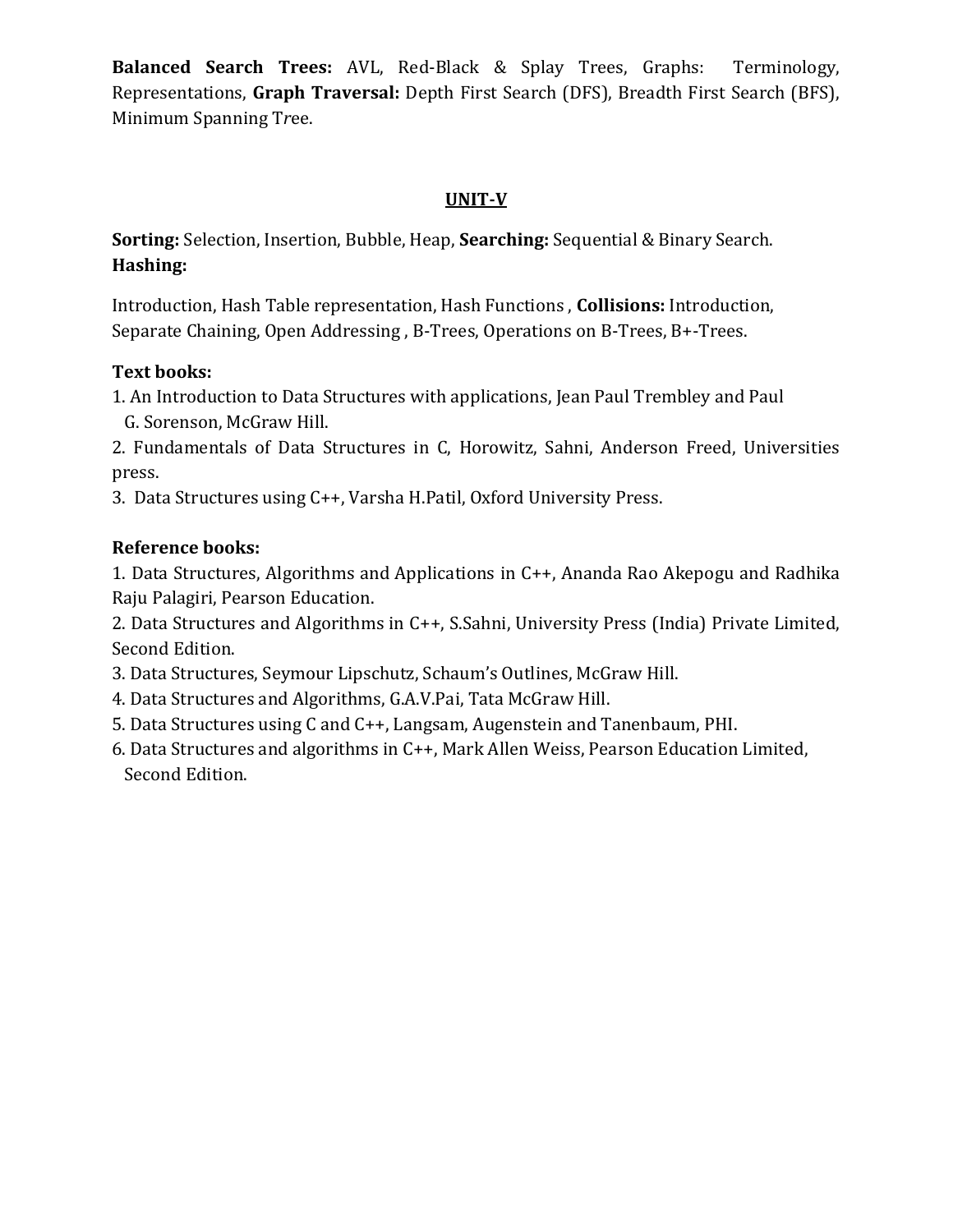| <b>Course Title</b>       |                                                   | <b>DISCRETE MATHEMATICS</b><br><b>B.Tech CSE III Sem (R18)</b>   |            |   |              |                    |                                                                                               |                      |  |
|---------------------------|---------------------------------------------------|------------------------------------------------------------------|------------|---|--------------|--------------------|-----------------------------------------------------------------------------------------------|----------------------|--|
| <b>Course Code</b>        |                                                   | Category                                                         | Hours/Week |   |              | <b>Credit</b><br>S |                                                                                               | <b>Maximum Marks</b> |  |
| 1805304                   |                                                   | PI                                                               | L          | Т | $\mathbf{P}$ | $\mathbf C$        | <b>Continuous</b><br><b>Internal</b><br><b>Assessmen</b><br>t                                 | <b>Total</b>         |  |
|                           | 3<br>3<br>70<br>$\theta$<br>$\theta$<br>30<br>100 |                                                                  |            |   |              |                    |                                                                                               |                      |  |
|                           |                                                   | <b>Mid Exam Duration: 2Hrs</b><br><b>End Exam Duration: 3Hrs</b> |            |   |              |                    |                                                                                               |                      |  |
| <b>Course Objectives:</b> |                                                   |                                                                  |            |   |              |                    |                                                                                               |                      |  |
|                           |                                                   | . To introduce the concepts of mathematical logic.               |            |   |              |                    |                                                                                               |                      |  |
|                           |                                                   | To introduce the concepts of sets, relations and functions.      |            |   |              |                    |                                                                                               |                      |  |
|                           |                                                   |                                                                  |            |   |              |                    | To perform the operations associated with sets, functions and relations.                      |                      |  |
|                           |                                                   | To introduce generating functions and recurrence relations.      |            |   |              |                    |                                                                                               |                      |  |
|                           |                                                   | To use Graph Theory for solving problems.                        |            |   |              |                    |                                                                                               |                      |  |
|                           |                                                   |                                                                  |            |   |              |                    | <b>Course Outcomes:</b> On successful completion of this course, the students will be able to |                      |  |
| CO <sub>1</sub>           |                                                   |                                                                  |            |   |              |                    | Demonstrate knowledge on mathematical logic and Analyze truth tables, normal                  |                      |  |
|                           |                                                   | forms, implications, rules of inference                          |            |   |              |                    |                                                                                               |                      |  |
| CO <sub>2</sub>           |                                                   |                                                                  |            |   |              |                    | Understand the basic principles of mathematical objects such as sets, relations               |                      |  |
| CO <sub>3</sub>           |                                                   | Apply basic counting techniques to solve combinatorial problems. |            |   |              |                    |                                                                                               |                      |  |
| CO <sub>4</sub>           |                                                   | Able to solve recurrence relations.                              |            |   |              |                    |                                                                                               |                      |  |
| CO <sub>5</sub>           |                                                   | Demonstrate different traversal methods for trees and graphs     |            |   |              |                    |                                                                                               |                      |  |

**Mathematical Logic**: Introduction, Statements and notations, Connectives, Well-formed formulas, Tautologies and contradictions, Equivalence of Formulas, duality law, Tautological Implications, Normal forms, The theory of inference for the statement calculus, rules of inference.

# **UNIT-II**

**Relations and Ordering**: Relations, Properties of Binary Relations in a Set, Equivalence Relations, operations on relations, representations of relations, Composition of Binary Relations, Compatibility Relations, , Partial Ordering relations, Hasse diagram (or) Poset diagram.

**Lattices as Partially Ordered Sets**: Definition and Examples, Some Properties of Lattices.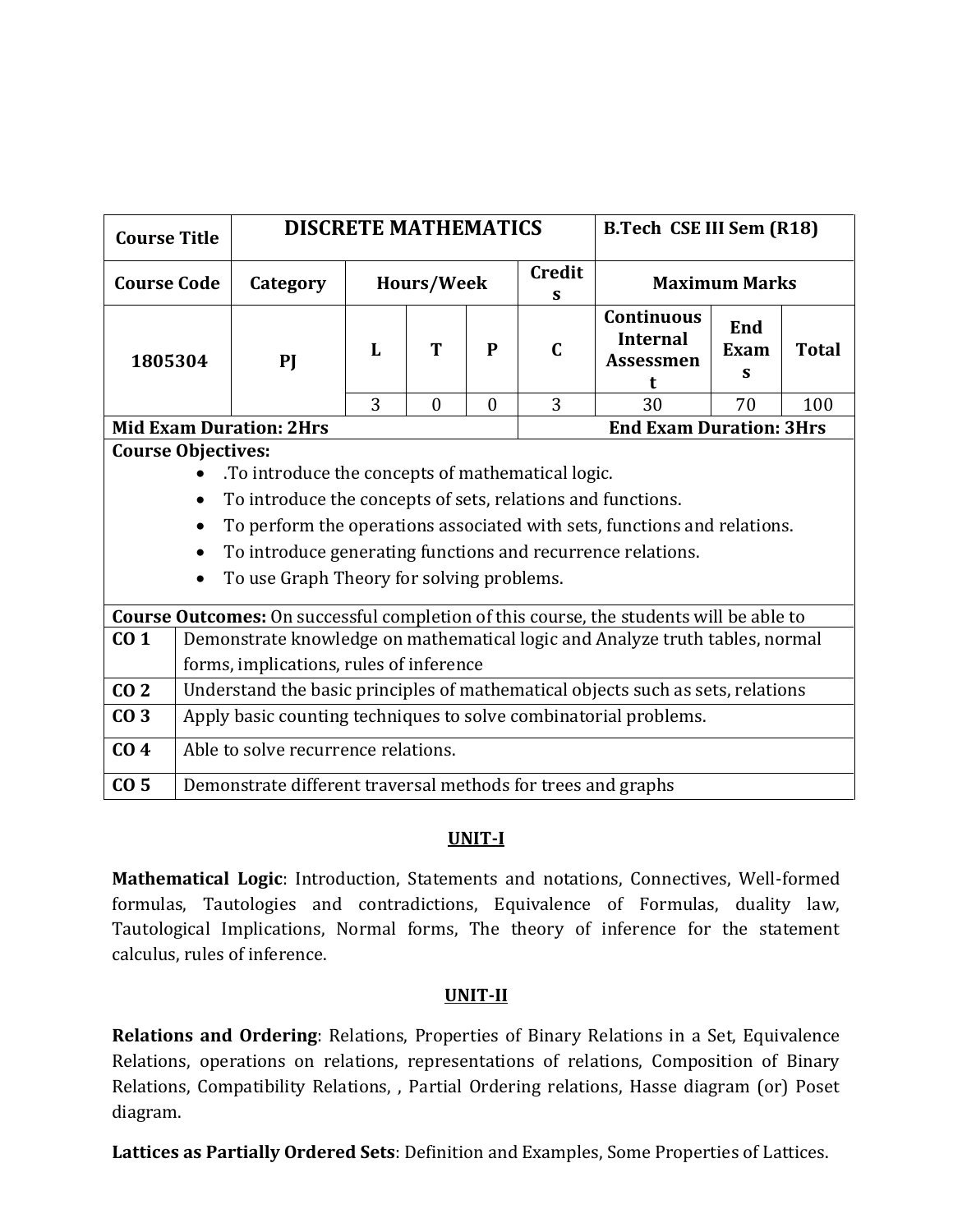#### **UNIT-III**

**Elementary Combinatorics:** Basics of counting, Combinations and Permutations, Enumeration of Combinations and Permutations (without repetition), Enumerating Combinations and Permutations with repetitions, Enumerating Permutations with Constrained repetitions, Binomial Coefficients, The Binomial and Multinomial theorems, the principles of Inclusion– Exclusion.

#### **UNIT-IV**

## **Recurrence Relations**

Generating functions of sequences, calculating coefficients of generating functions, Recurrence relations, solving recurrence relations by substitution and generating functions, The method of characteristic roots, solutions of Inhomogeneous Linear recurrence relations.

## **UNIT-V**

**Graphs:** Basic Concepts, Isomorphism and Sub graphs, Trees and their Properties, Spanning Trees, Directed Trees, Binary Trees, Planar Graphs, Euler's Formula, Multi graphs and Euler circuits, Hamiltonian graphs, Chromatic Numbers, The Four-Colour Problem.

## **Text books:**

1. Discrete mathematical structures with applications to computer science - J PTremblay and Manohar Mc Graw Hill

2. Discrete Mathematics for Computer Scientists & Mathematicians, 2/e, J.L.Mott, A.Kandel, T.P. Baker, PHI

## **Reference books:**

1. Elements of Discrete Mathematics- A Computer Oriented Approach,C.L.Liu,D.P. Mohapatra, 3/e,TMH.

2. Discrete and Combinatorial Mathematics- An Applied Introduction, Ralph.P.Grimaldi,5/e,Pearson Education.

3. Discrete Mathematics and its applications, 6th edition, K.H.Rosen, TMH.

4. Discrete Mathematical Structures, Mallik and Sen, Cengage Learning.

5. Discrete Mathematical Structures, BernandKolman, Robert C. Busby, SharonCutler Ross, PHI/ Pearson Education.

6. Discrete Mathematics with Applications, ThomasKoshy,Elsevier.

7. Discrete Mathematics, Lovasz, Springer.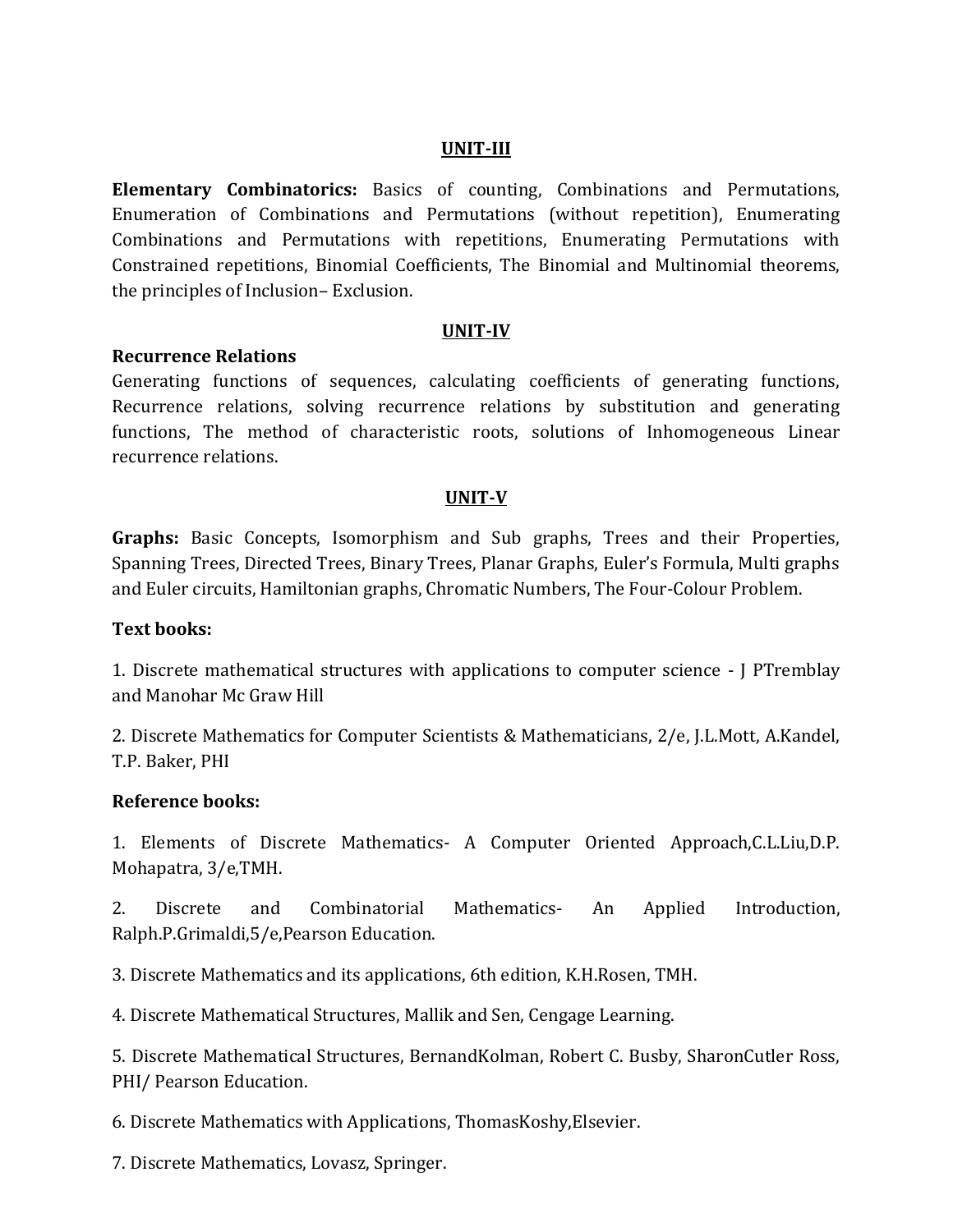| <b>Course Title</b>                        |                                              |                                                                               | <b>DIGITAL LOGIC DESIGN</b> |                   |              |                    |                                                                                                                                                                                                                                               | <b>B.Tech CSE III Sem (R18)</b> |              |  |  |
|--------------------------------------------|----------------------------------------------|-------------------------------------------------------------------------------|-----------------------------|-------------------|--------------|--------------------|-----------------------------------------------------------------------------------------------------------------------------------------------------------------------------------------------------------------------------------------------|---------------------------------|--------------|--|--|
| <b>Course Code</b>                         |                                              | Category                                                                      |                             | <b>Hours/Week</b> |              | <b>Credit</b><br>S |                                                                                                                                                                                                                                               | <b>Maximum Marks</b>            |              |  |  |
| 1805305                                    |                                              | PI                                                                            | L                           | T                 | $\mathbf{P}$ | $\mathbf C$        | <b>Continuous</b><br><b>Internal</b><br><b>Assessmen</b><br>t                                                                                                                                                                                 | End<br>Exam<br>S                | <b>Total</b> |  |  |
| 3<br>3<br>$\theta$<br>30<br>70<br>$\theta$ |                                              |                                                                               |                             |                   |              |                    | 100                                                                                                                                                                                                                                           |                                 |              |  |  |
| <b>Course Objectives:</b>                  |                                              | <b>Mid Exam Duration: 2Hrs</b>                                                |                             |                   |              |                    | <b>End Exam Duration: 3Hrs</b>                                                                                                                                                                                                                |                                 |              |  |  |
|                                            |                                              | Complements and binary codes.<br>Boolean algebraic expressions.               |                             |                   |              |                    | . To study the basic philosophy underlying the various number systems,<br>To study the theory of Boolean algebra and acquire the skills to manipulate and examine<br>To study the design principles of combinational and sequential circuits. |                                 |              |  |  |
|                                            |                                              |                                                                               |                             |                   |              |                    | <b>Course Outcomes:</b> On successful completion of this course, the students will be able to                                                                                                                                                 |                                 |              |  |  |
| CO <sub>1</sub>                            |                                              | <b>Recall Binary Number systems</b>                                           |                             |                   |              |                    |                                                                                                                                                                                                                                               |                                 |              |  |  |
| CO <sub>2</sub>                            |                                              | Understand Boolean algebra and apply to the Boolean functions.                |                             |                   |              |                    |                                                                                                                                                                                                                                               |                                 |              |  |  |
| CO <sub>3</sub>                            |                                              | Apply different optimization techniques to construct effective logic circuit. |                             |                   |              |                    |                                                                                                                                                                                                                                               |                                 |              |  |  |
| CO <sub>4</sub>                            | Model combinational and sequential circuits. |                                                                               |                             |                   |              |                    |                                                                                                                                                                                                                                               |                                 |              |  |  |
| CO <sub>5</sub>                            |                                              | Illustrating different registers, counters, Memory Concepts.                  |                             |                   |              |                    |                                                                                                                                                                                                                                               |                                 |              |  |  |

**BINARY SYSTEMS:** Binary Numbers, Number base conversions, Octal and Hexadecimal Numbers, complements, Binary codes.

**BOOLEAN ALGEBRA AND LOGIC GATES:** Basic Definitions, Axiomatic definition of Boolean Algebra, Basic theorems and properties of Boolean algebra, Boolean functions, canonical and standard forms, other logic operations, Digital logic Gates.

# **UNIT-II**

**GATE-LEVEL MINIMIZATION:** The map method, Four-variable map, Five-variable map, Product of sums(POS) simplification , Don't-Care conditions, NAND and NOR implementation, Other Two-level implementations, Exclusive –OR function.

# **UNIT-III**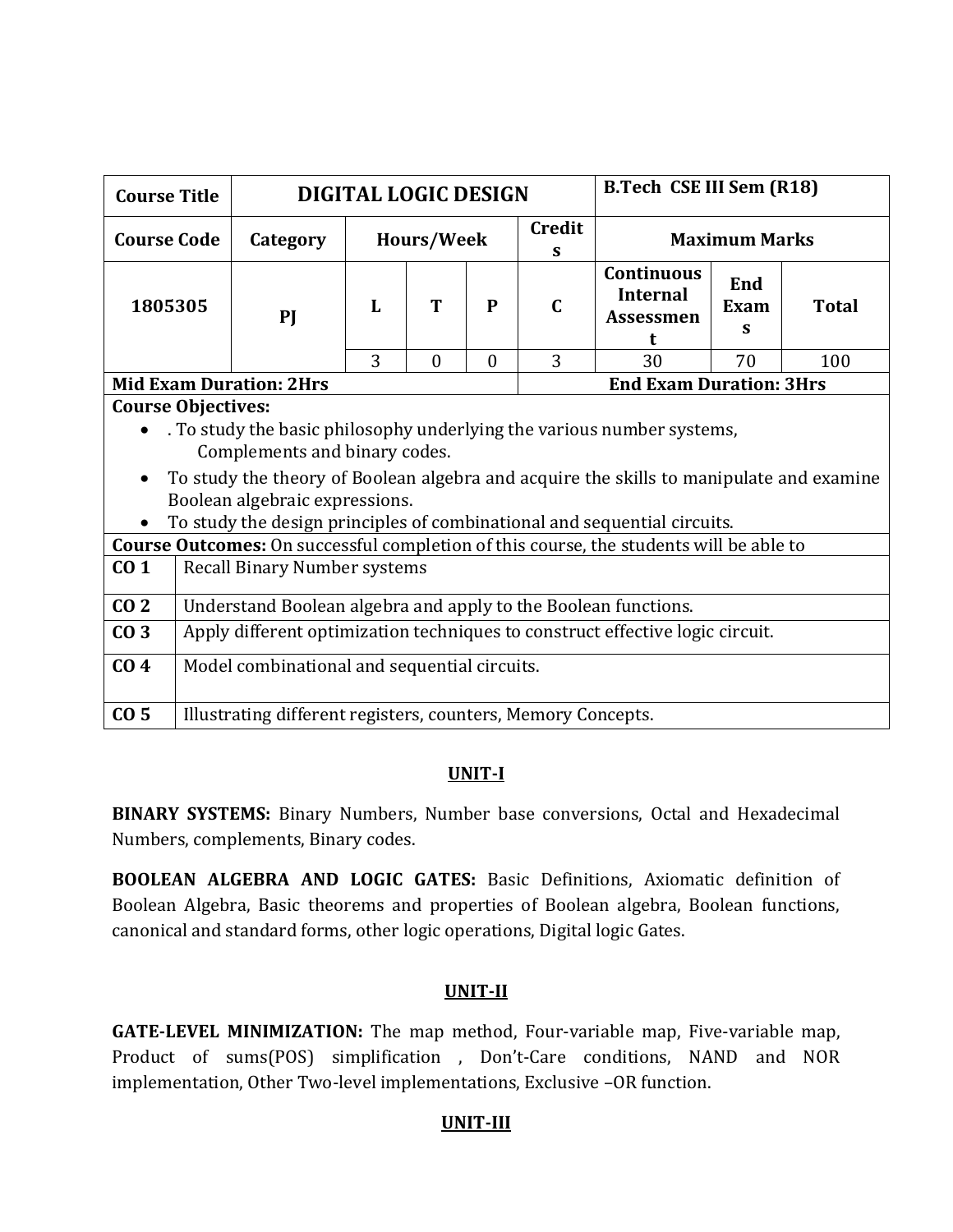**COMBINATIONAL LOGIC:** Combinational Circuits, Design procedure, Code -converters, Binary adder-subtractor, Decimal Adder, Binary multiplier, Magnitude -comparator, Decoders, Encoders, Multiplexers.

# **UNIT-IV**

**SYNCHRONOUS SEQUENTIAL LOGIC:** Sequential circuits, latches, Flip-Flops, Analysis of clocked sequential circuits, State Reduction and Assignment, Design Procedure.

# **UNIT-V**

**REGISTERS AND COUNTERS:** Registers, Shift Registers, Ripple counters, synchronous counters, Johnson counter.

**MEMORY AND PROGRAMMABLE LOGIC:** Random-Access memory, Read-Only memory, Programmable Logic Array, Programmable Array Logic.

# **Text books:**

1. Digital Design with an introduction to the Verlog HDL – Fifth edition, M.Morris Mano and Michael D. Ciletti, Pearson Education/PHI.

# **Reference Books:**

- 1. Fundamentals of digital logic design with VHDL By Stephen Brown and I Zvonko Vranesic, second edition, The McGraw-Hill.
- 2. Fundamentals of logic design, Roth, 5th edition,Thomson.
- 3. Switching and Finite Automata Theory by Zvi. Kohavi, Tata McGraw Hill.
- 4. Switching and Logic Design, C.V.S. Rao, Pearson Education
- 5. Digital Principles and Design –Donald D.Givone, Tata McGraw Hill, Edition.
- 6. Fundamentals of Digital Logic & Micro Computer Design, 5TH Edition, M. Rafiquzzaman John Wiley.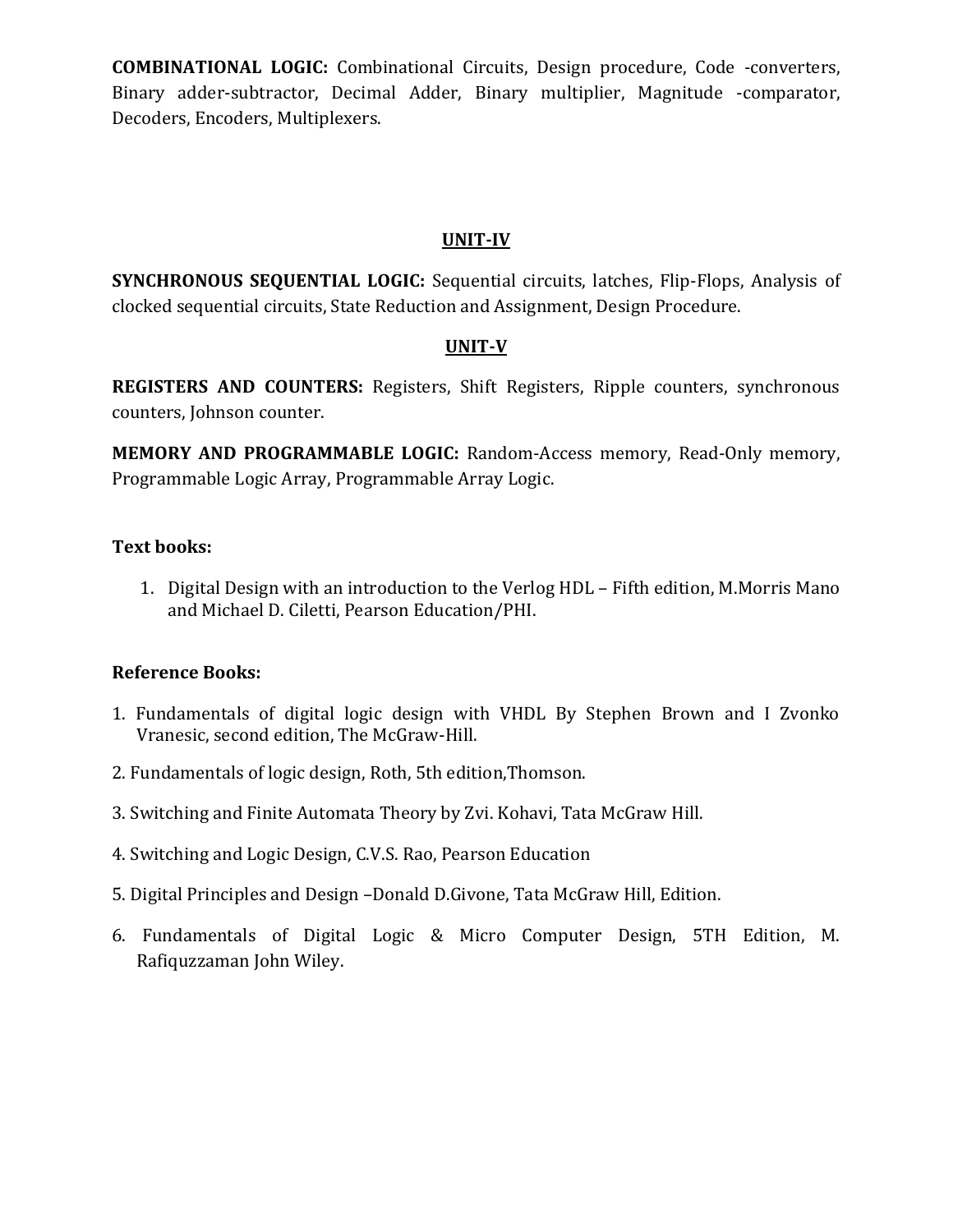| <b>Course Title</b>                        |                                                            |                                                                      | <b>PYTHON PROGRAMMING</b> |   |           |                    | <b>B.Tech CSE III Sem (R18)</b>                                                         |                  |              |  |  |  |  |
|--------------------------------------------|------------------------------------------------------------|----------------------------------------------------------------------|---------------------------|---|-----------|--------------------|-----------------------------------------------------------------------------------------|------------------|--------------|--|--|--|--|
| <b>Course Code</b>                         |                                                            | Category                                                             | Hours/Week                |   |           | <b>Credit</b><br>S | <b>Maximum Marks</b>                                                                    |                  |              |  |  |  |  |
| 1805306                                    |                                                            | PI                                                                   | L                         | T | ${\bf P}$ | $\mathbf C$        | <b>Continuous</b><br><b>Internal</b><br><b>Assessmen</b><br>t                           | End<br>Exam<br>S | <b>Total</b> |  |  |  |  |
| 3<br>3<br>30<br>$\theta$<br>$\theta$<br>70 |                                                            |                                                                      |                           |   |           |                    |                                                                                         | 100              |              |  |  |  |  |
|                                            |                                                            | <b>Mid Exam Duration: 2Hrs</b>                                       |                           |   |           |                    | <b>End Exam Duration: 3Hrs</b>                                                          |                  |              |  |  |  |  |
| <b>Course Objectives:</b>                  |                                                            |                                                                      |                           |   |           |                    |                                                                                         |                  |              |  |  |  |  |
|                                            |                                                            | Understand programming skills using basics of Python language        |                           |   |           |                    |                                                                                         |                  |              |  |  |  |  |
| $\bullet$                                  |                                                            | To introduce the object-oriented programming concepts.               |                           |   |           |                    |                                                                                         |                  |              |  |  |  |  |
|                                            |                                                            | Acquire basics of how to translate problem into object-oriented form |                           |   |           |                    |                                                                                         |                  |              |  |  |  |  |
| $\bullet$                                  |                                                            |                                                                      |                           |   |           |                    | To understand object-oriented programming concepts, and apply them in solving problems. |                  |              |  |  |  |  |
|                                            |                                                            |                                                                      |                           |   |           |                    |                                                                                         |                  |              |  |  |  |  |
|                                            |                                                            |                                                                      |                           |   |           |                    | Course Outcomes: On successful completion of this course, the students will be able to  |                  |              |  |  |  |  |
| CO <sub>1</sub>                            |                                                            | output statements in python programming.                             |                           |   |           |                    | Demonstrate and acquire knowledge on usage of Data types, operators, input and          |                  |              |  |  |  |  |
| CO <sub>2</sub>                            |                                                            |                                                                      |                           |   |           |                    | Analyze the given problem and develop python program to solve the problem               |                  |              |  |  |  |  |
| CO <sub>3</sub>                            | Able to use proper iterative statements in problem solving |                                                                      |                           |   |           |                    |                                                                                         |                  |              |  |  |  |  |
| CO <sub>4</sub>                            |                                                            | Identify the right sequence to solve the real-world problems         |                           |   |           |                    |                                                                                         |                  |              |  |  |  |  |
| CO <sub>5</sub>                            |                                                            | Apply object-oriented features to solve real time applications       |                           |   |           |                    |                                                                                         |                  |              |  |  |  |  |

Features of python, Execution of a python program, comments, identifiers and variables, classification of data types, keywords, constants, Naming conventions in python, Operators and expressions, operator precedence and associativity, input and output statements.

# **UNIT- II**

**Control statements:** simple if, if..else, nested if, if..elif..else statement. **Loops:** while loop, for loop, nested loops, break , continue , pass and assert statements, Arrays in python, Strings and their operations,

# **UNIT-III**

**Functions:** define and calling a function, return statement, formal and actual arguments, local and global variables, passing arguments to function, anonymous functions, example programs on functions, recursion.

# **UNIT-IV**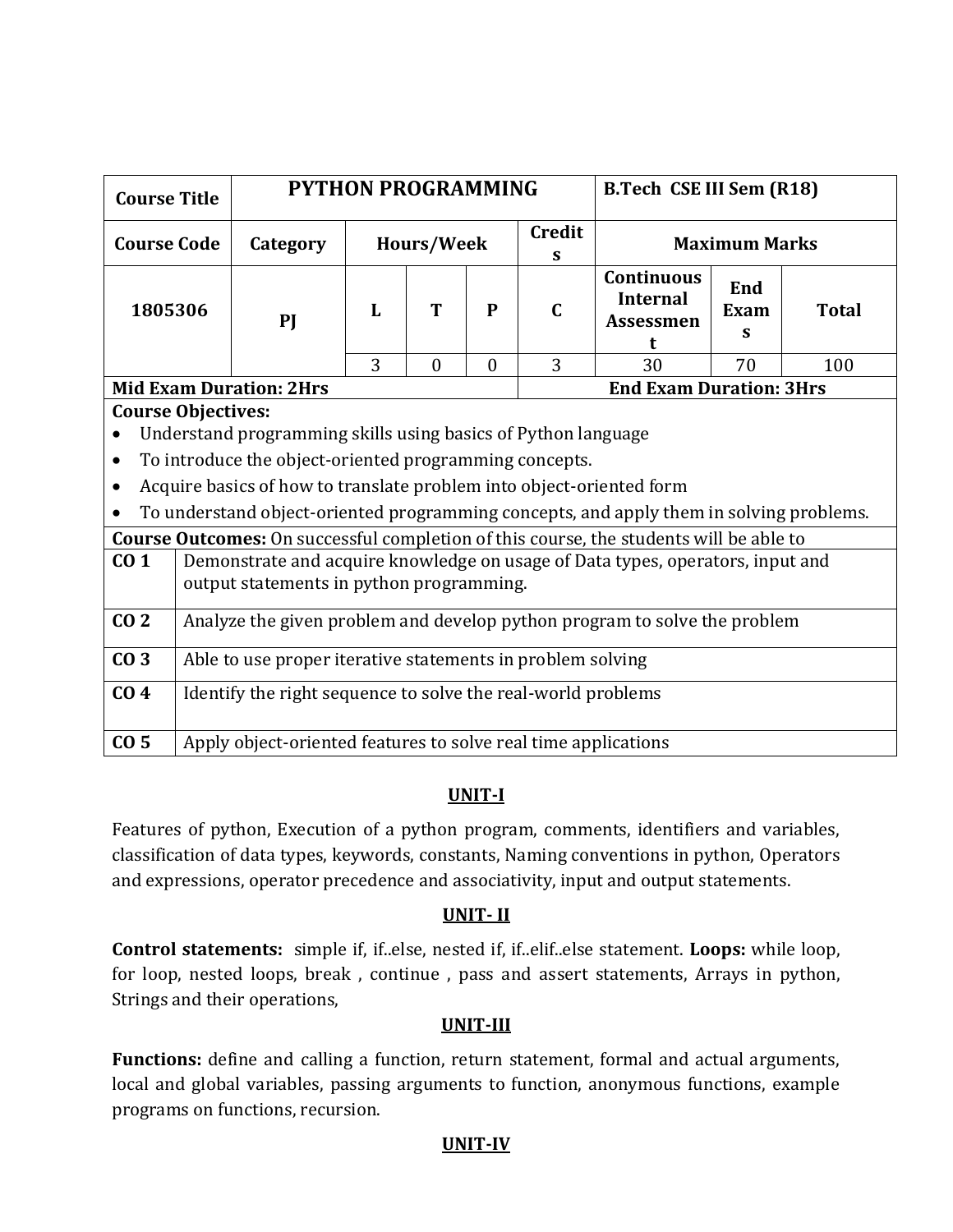**Sequences:** Lists, Tuples, Sets, Dictionaries, Operations and methods on Tuples, Lists, Dictionaries. **Files:** Types of files, opening file, closing a file, write data into a file, read data from a file.

# **UNIT-V**

**Introduction to Oops:**, Introduction to class and objects, self variable in python, constructor, types of variables and methods, Inheritance and polymorphism, abstract class.

# **Textbooks:**

- 1. Core python programming by Dr. R. Nageswara Rao, Dreamtech press, second edition, 2018
- 2. Core python programming by Wesley J Chun, Prentice Hall, Second edition.

# **Reference Books:**

- 1. Introduction to Computation and Programming using Python, by John Guttag, PHI Publisher
- 2. Learning python, Mark Lutz, O'Reilly publications,  $5<sup>th</sup>$  edition, 2013
- 3. Python: The complete reference by Martin C Brown, McGraw-Hill Publication, 2018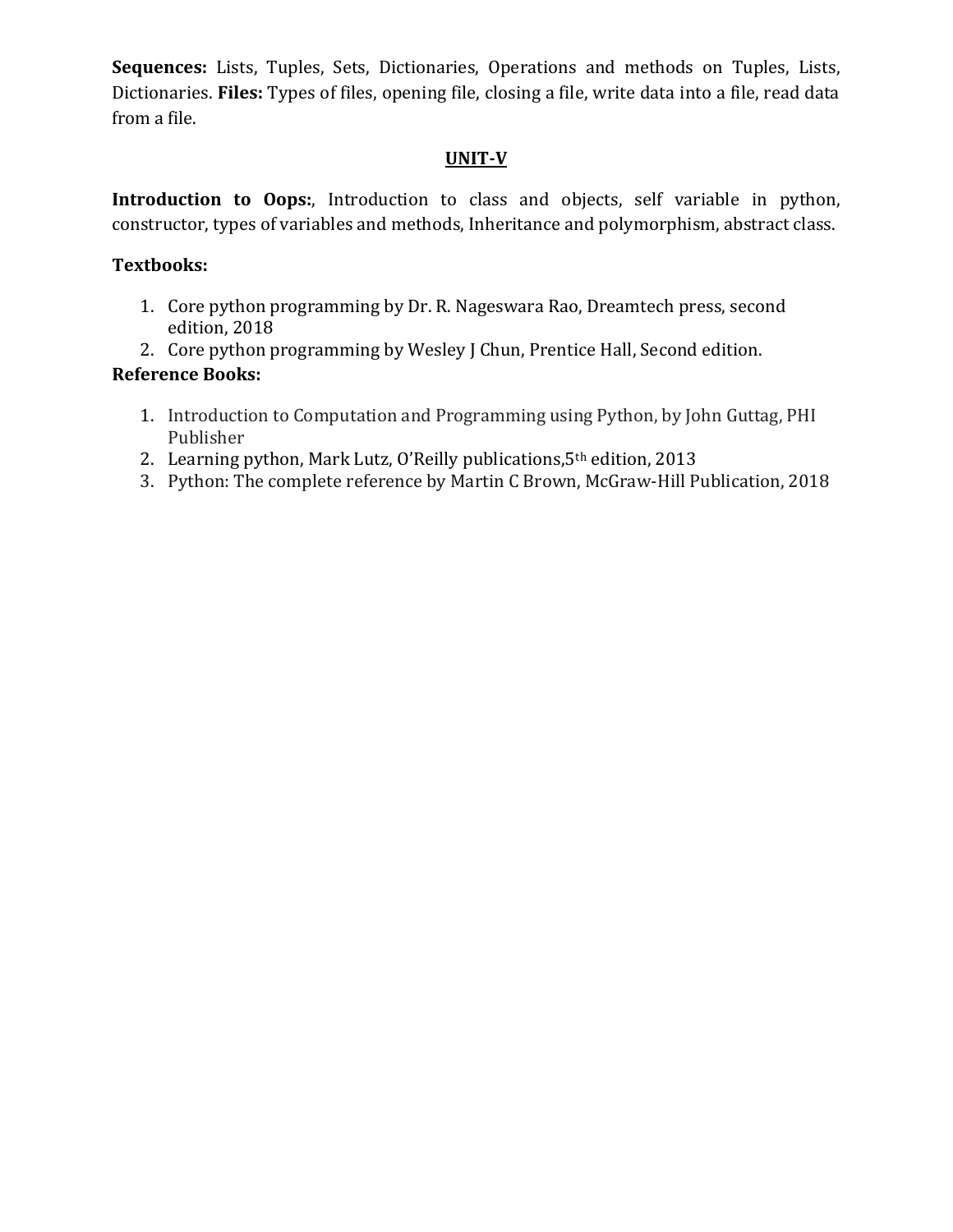# **IV Sem**

| <b>Course Title</b> |                                                                                                                                                                                                                                                                                                                                                                                  |                                                           | <b>COMPUTER ORGANIZATION</b> |          |                |                | <b>B.Tech CSE IV Sem (R18)</b>                                                         |                      |              |  |  |
|---------------------|----------------------------------------------------------------------------------------------------------------------------------------------------------------------------------------------------------------------------------------------------------------------------------------------------------------------------------------------------------------------------------|-----------------------------------------------------------|------------------------------|----------|----------------|----------------|----------------------------------------------------------------------------------------|----------------------|--------------|--|--|
| <b>Course Code</b>  |                                                                                                                                                                                                                                                                                                                                                                                  | Category                                                  | <b>Hours/Week</b>            |          |                | <b>Credits</b> |                                                                                        | <b>Maximum Marks</b> |              |  |  |
| 1805403             |                                                                                                                                                                                                                                                                                                                                                                                  | <b>PJ</b>                                                 | L                            | T        | ${\bf P}$      | $\mathbf C$    | <b>Continuous</b><br><b>Internal</b><br><b>Assessment</b>                              | End<br><b>Exams</b>  | <b>Total</b> |  |  |
|                     |                                                                                                                                                                                                                                                                                                                                                                                  |                                                           | 3                            | $\theta$ | $\overline{0}$ | $\overline{3}$ | 30                                                                                     | 70                   | 100          |  |  |
|                     |                                                                                                                                                                                                                                                                                                                                                                                  | <b>Mid Exam Duration: 2 Hours</b>                         |                              |          |                |                | <b>End Exam Duration: 3Hrs</b>                                                         |                      |              |  |  |
|                     | <b>Course Objectives:</b><br>To make the students understand the structure of computers and internal organization<br>of different units like memory, I/O devices, registers.<br>To study in detail the operation of arithmetic unit including the algorithms and<br>implementation of fixed and floating point addition, subtraction, multiplication and<br>division operations. |                                                           |                              |          |                |                |                                                                                        |                      |              |  |  |
|                     |                                                                                                                                                                                                                                                                                                                                                                                  |                                                           |                              |          |                |                | Course Outcomes: On successful completion of this course, the students will be able to |                      |              |  |  |
| CO <sub>1</sub>     |                                                                                                                                                                                                                                                                                                                                                                                  | Perform arithmetic operations of binary number system.    |                              |          |                |                |                                                                                        |                      |              |  |  |
| CO <sub>2</sub>     |                                                                                                                                                                                                                                                                                                                                                                                  | unit and the I/O unit.                                    |                              |          |                |                | Understand the organization of the Control unit, Arithmetic and Logical unit, Memory   |                      |              |  |  |
| CO <sub>3</sub>     |                                                                                                                                                                                                                                                                                                                                                                                  | cache memory and virtual memory.                          |                              |          |                |                | Use memory and I/O devices effectively and to explore the hardware requirements for    |                      |              |  |  |
| CO <sub>4</sub>     |                                                                                                                                                                                                                                                                                                                                                                                  | Understand the concept of pipelining and multiprocessors. |                              |          |                |                |                                                                                        |                      |              |  |  |

# **UNIT I**

**Basic concepts of computers:** Computer Types, Functional units, Basic operational concepts, Bus Structures, Performance. **Data Representation-** Fixed Point Representation, Floating Point Representation.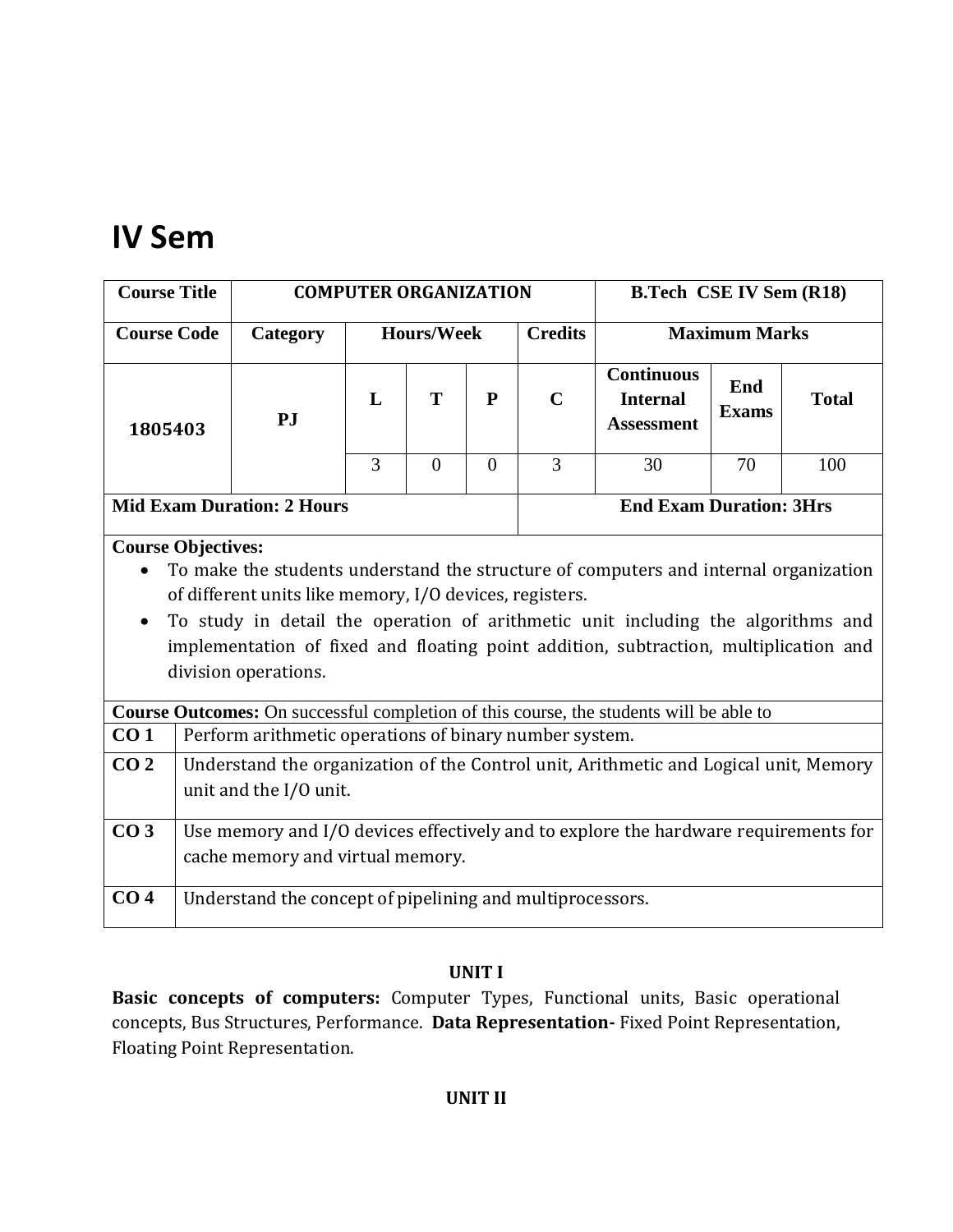**Register Transfer and Microoperations:** Register Transfer, Bus and memory transfers. Arithmetic Micro operations, logic micro operations, shift micro operations, Arithmetic logic shift unit.

# **UNIT III**

**Basic computer organization and Design:** Instruction codes, Computer instructions, Memory reference instructions, Input – Output and Interrupt, Addressing modes. **Micro programmed Control:** Control memory, Address sequencing, Micro program example, Design of control unit, Hard wired control, Micro programmed control. **Computer Arithmetic:** Addition and subtraction, multiplication Algorithms, Division Algorithms.

# **UNIT IV**

**Pipeline:** Parallel Processing, Pipelining, Arithmetic Pipeline, Instruction Pipeline, RISC Pipeline.

**Memory:** Basic concepts, Memory Hierarchy, Cache memory, Performance considerations, Virtual memory.

# **UNIT V**

**Input-Output Organization:** Peripheral Devices, Input- Output Interface, Asynchronous data transfer, Modes of Transfer, Priority Interrupt, Direct memory Access (DMA). **Multiprocessors:** Characteristics of Multiprocessors, Interconnection Structures, Interprocessor Arbitration, Inter Processor Communication and Synchronization.

# **TEXT BOOKS:**

1. Computer Organization – Carl Hamacher, Zvonks Vranesic, SafeaZaky, Vth Edition, McGraw Hill.

2. Computer Systems Architecture – M.Moris Mano, IIIrd Edition, Pearson/PHI.

# **REFERENCE BOOKS:**

1. Computer Organization and Architecture – William Stallings Sixth Edition, Pearson/PHI.

2. Structured Computer Organization – Andrew S. Tanenbaum, 4th Edition, PHI/Pearson.

3. Fundamentals of Computer Organization and Design, - Sivaraama Dandamudi, Springer Int. Edition.

4. Computer Architecture a quantitative approach, John L. Hennessy and David A. Patterson, Fourth Edition, Elsevier.

5. Computer Architecture: Fundamentals and principles of Computer Design, Joseph D. Dumas II, BS Publication.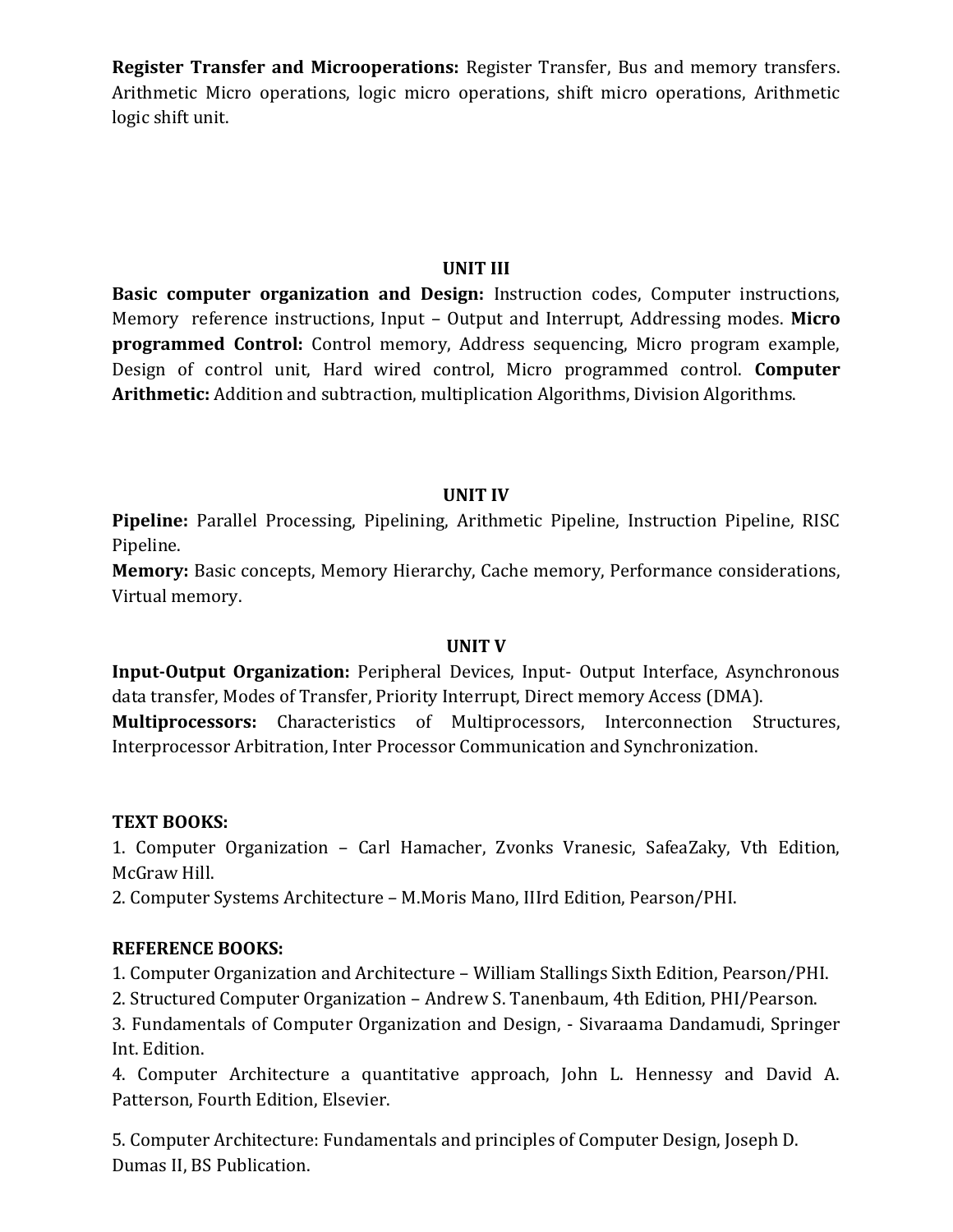| <b>Course Title</b>                    |             |                                                                                                                                                                          | <b>OPERATING SYSTEMS</b> |                   |          |                | <b>B.Tech CSE IV Sem (R18)</b>                                                                                                                                          |                      |              |  |  |
|----------------------------------------|-------------|--------------------------------------------------------------------------------------------------------------------------------------------------------------------------|--------------------------|-------------------|----------|----------------|-------------------------------------------------------------------------------------------------------------------------------------------------------------------------|----------------------|--------------|--|--|
| <b>Course Code</b>                     |             | Category                                                                                                                                                                 |                          | <b>Hours/Week</b> |          | <b>Credits</b> |                                                                                                                                                                         | <b>Maximum Marks</b> |              |  |  |
| 1805404                                |             | PJ                                                                                                                                                                       | L                        | T                 | P        | $\mathbf C$    | <b>Continuous</b><br><b>Internal</b><br><b>Assessment</b>                                                                                                               | End<br><b>Exams</b>  | <b>Total</b> |  |  |
|                                        |             |                                                                                                                                                                          | 3                        | $\theta$          | $\Omega$ | 3              | 30                                                                                                                                                                      | 70                   | 100          |  |  |
|                                        |             | <b>Mid Exam Duration: 2 Hours</b>                                                                                                                                        |                          |                   |          |                | <b>End Exam Duration: 3Hrs</b>                                                                                                                                          |                      |              |  |  |
| <b>Course Objectives:</b><br>$\bullet$ |             | Have an overview of functions of operating systems.<br>To have a thorough knowledge of how handle to deadlocks.<br>Learn the concepts of files, protection and security. |                          |                   |          |                | Have a thorough knowledge of process management and memory management.<br><b>Course Outcomes:</b> On successful completion of this course, the students will be able to |                      |              |  |  |
| CO <sub>1</sub>                        |             | Understand the basic concepts related to the operating systems.                                                                                                          |                          |                   |          |                |                                                                                                                                                                         |                      |              |  |  |
| CO <sub>2</sub>                        | mechanisms. |                                                                                                                                                                          |                          |                   |          |                | Analyze the various process scheduling algorithms and process synchronization                                                                                           |                      |              |  |  |
| CO <sub>3</sub>                        |             | Analyze the various memory management schemes.                                                                                                                           |                          |                   |          |                |                                                                                                                                                                         |                      |              |  |  |
| CO <sub>4</sub>                        |             |                                                                                                                                                                          |                          |                   |          |                | Understand the ways to deal the deadlocks and the basic concepts related to files in the                                                                                |                      |              |  |  |
| CO <sub>5</sub>                        | system.     | analyze the protection and security mechanisms                                                                                                                           |                          |                   |          |                |                                                                                                                                                                         |                      |              |  |  |
|                                        |             |                                                                                                                                                                          |                          |                   |          |                |                                                                                                                                                                         |                      |              |  |  |

**Operating Systems Basics:** Operating systems functions, Overview of computer operating systems, distributed systems, operating system services and systems calls, system programs, operating system structure.

## **UNIT-II**

**Process Management:** Process concepts, scheduling-criteria, algorithms, their evaluation.

**Concurrency:** Process synchronization, the critical-section problem, Peterson's Solution, semaphores, classic problems of synchronization, monitors.

# **UNIT-III**

**Memory Management:** Swapping, contiguous memory allocation, paging, structure of the page table, segmentation, virtual memory, demand paging, page-replacement, algorithms, Allocation of frames.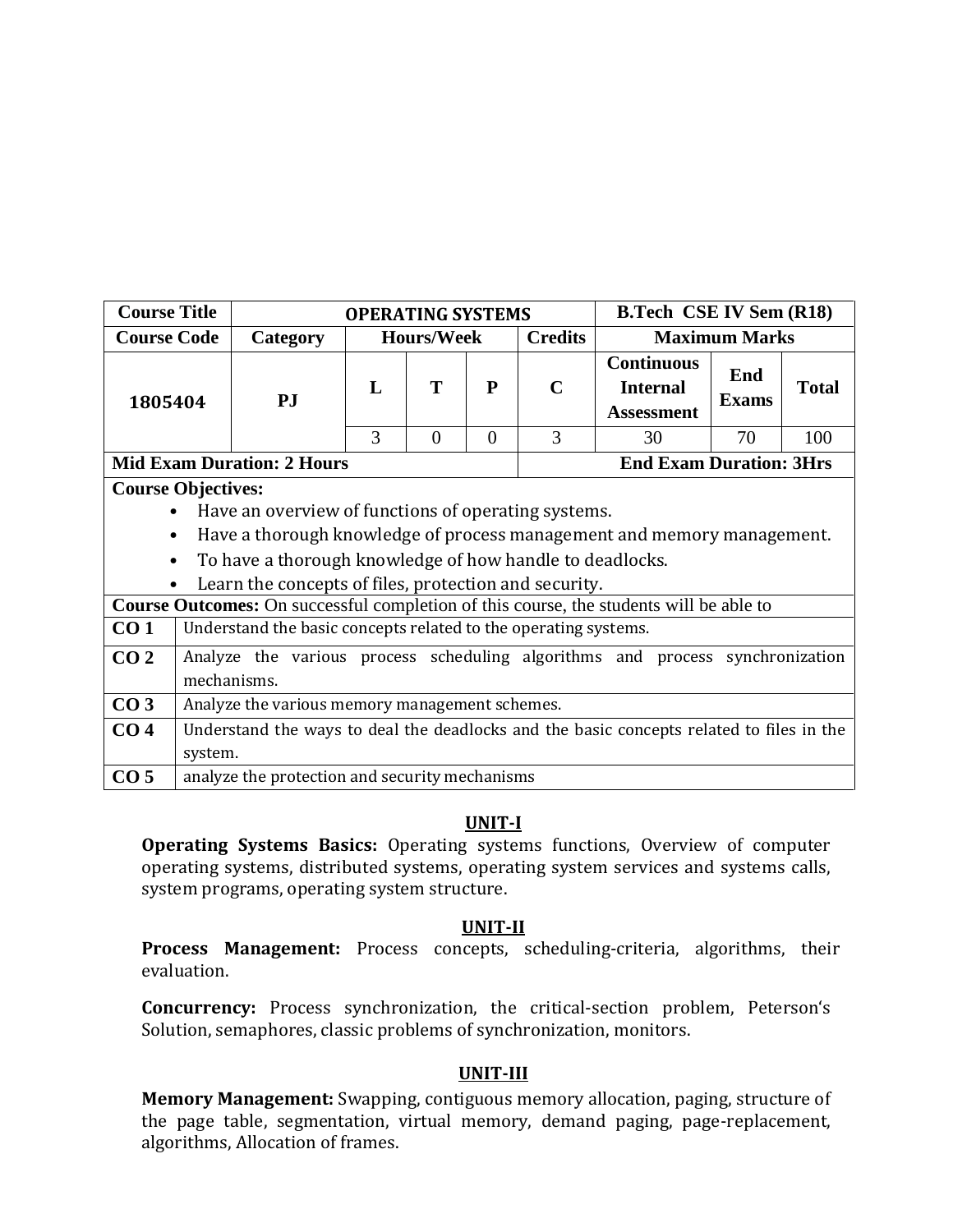**Deadlocks:** system model, deadlock characterization, deadlock prevention, detection and avoidance, recovery form deadlock.

**Files**: The concept of a file, Access Methods, Directory structure, File system mounting, File sharing, protection.

## **UNIT-V**

**Protectio**n: Protection, Goals of Protection, Principles of Protection, Domain of protection Access Matrix, Implementation of Access Matrix.

**Security**: The Security problem, program threats, user authentication.

## **TEXT BOOKS:**

1. Abraham Silberchatz, Peter B. Galvin, Greg Gagne, "Operating System Concepts", Eighth edition, John Wiley.

## **REFERENCE BOOKS:**

- 1. Andrew S Tanenbaum, "Modern Operating Systems", Fourth Edition, Pearson Education
- 2. William Stallings, "Operating Systems: Internals and Design Principles", Sixth Edition2009, Pearson Education.
- 3. D.M.Dhamdhere, "Operating Systems, A Concept based Approach", Third Edition, TMH
- 4. A.S.Godbole, "Operating Systems", Second Edition, TMH.

| <b>Course Title</b>                                                                     | <b>DESIGN AND ANALYSIS OF ALGORITHMS</b> |   |          |          |                | <b>B.Tech CSE IV Sem (R18)</b>                            |                      |              |  |  |
|-----------------------------------------------------------------------------------------|------------------------------------------|---|----------|----------|----------------|-----------------------------------------------------------|----------------------|--------------|--|--|
| <b>Course Code</b>                                                                      | <b>Hours/Week</b><br>Category            |   |          |          | <b>Credits</b> |                                                           | <b>Maximum Marks</b> |              |  |  |
| 1805405                                                                                 | $\mathbf{P} \mathbf{J}$                  | L | T        | P        | $\mathbf C$    | <b>Continuous</b><br><b>Internal</b><br><b>Assessment</b> | End<br><b>Exams</b>  | <b>Total</b> |  |  |
|                                                                                         |                                          | 3 | $\Omega$ | $\Omega$ | 3              | 30                                                        | 70                   | 100          |  |  |
| <b>Mid Exam Duration: 2 Hours</b>                                                       |                                          |   |          |          |                | <b>End Exam Duration: 3Hrs</b>                            |                      |              |  |  |
| <b>Course Objectives:</b><br>To understand and apply the algorithm analysis techniques. |                                          |   |          |          |                |                                                           |                      |              |  |  |

- To critically analyze the efficiency of alternative algorithmic solutions for the same problem
- To understand different algorithm design techniques.
- To understand the limitations of Algorithmic power.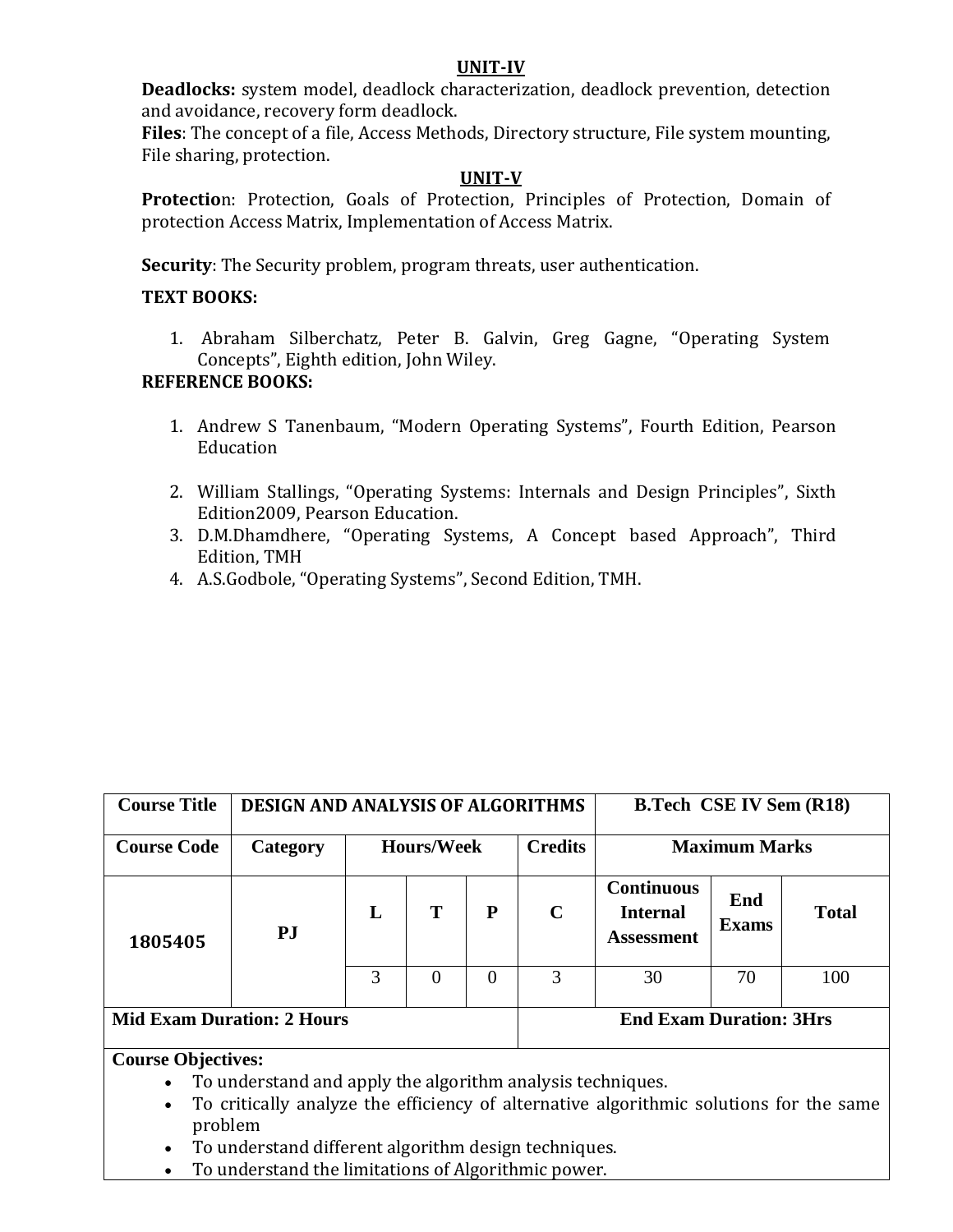|                 | <b>Course Outcomes:</b> On successful completion of this course, the students will be able to |  |  |  |  |  |  |  |
|-----------------|-----------------------------------------------------------------------------------------------|--|--|--|--|--|--|--|
| CO <sub>1</sub> | Prove the correctness and analyze space and time complexity of an algorithm                   |  |  |  |  |  |  |  |
| CO <sub>2</sub> | Apply the algorithms to solve the problems                                                    |  |  |  |  |  |  |  |
| CO <sub>3</sub> | Understand different algorithm design strategies and apply to real time problems.             |  |  |  |  |  |  |  |
| CO <sub>4</sub> | know the limitations of various design strategies.                                            |  |  |  |  |  |  |  |
|                 | TIBITI T                                                                                      |  |  |  |  |  |  |  |

**Introduction**: What is an Algorithm?, Algorithm Specification, Performance Analysis: Space complexity, Time Complexity, Asymptotic Notations: Big-Oh notation (O), Omega notation (Ω), Theta notation (Θ), and Little-oh notation (o).**Elementary Data structures**: set and Disjoint set union

## **UNIT-II**

**Divide and Conquer**: General method, Binary search, Finding the maximum and minimum, Merge sort, Quick sort, Strassen's matrix multiplication.

**Greedy Method**: General method, Knapsack Problem, Job sequencing with deadlines. Minimum cost spanning trees: Prim's Algorithm, Kruskal's Algorithm.

## **UNIT-III**

**Dynamic Programming**: General method with Examples, Multistage Graphs, All Pairs Shortest Paths, Single source shortest path, Optimal Binary Search Trees,0/1Knapsack problem ), Travelling Sales Person problem , Reliability design .

## **UNIT-IV**

**Search and Traversal techniques**: techniques for binary tree, Technique for graphs, connected components and spanning tree, Bi connected components and DFS.

**Backtracking**: General method, N-Queens problem, Sum of subsetsproblem, Graph coloring , Hamiltonian cycles).

## **UNIT-V**

**Branch andBound**: Travelling Sales Person problem, 0/1Knapsack problem : LC Branch and Bound solution, FIFO Branch and Bound solution . **NP-Complete and NP-Hard problems:** Basic concepts on-deterministic algorithms, P, NP, NP-Complete, and NP-Hard classes,cook's theorem.

## **Text Books:**

1.Ellis *Horowitz*, Sartaj *Sahni* and Sanguthevar Rajasekaran,"Fundamentals of Computer Algorithms" , Galgotia Publications.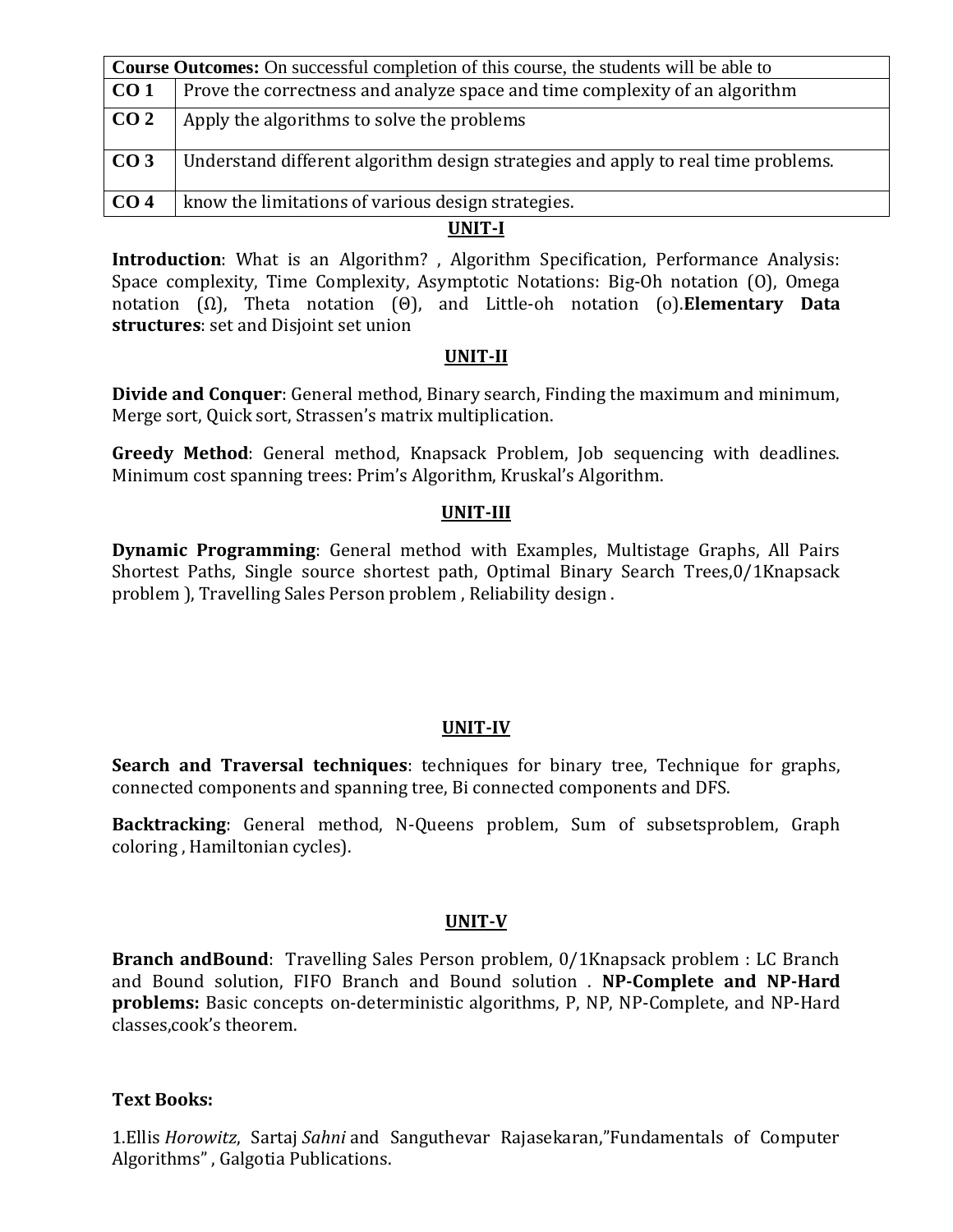# **Refference Books:**

*1.Levitin*, Anany." Introduction to the design & analysis of *algorithms"* pearson Education ,2008

2.Parag H.Dave Himanshu B.Dave "Design and Analysis of Algorithms" pearson Education 2008.

3.Aho , Hopcroft,ulman," the Design and Analysis of Computer Algorithms" pearson Education,2000

| <b>Course Title</b> |                                                                                               | <b>JAVA PROGRAMMING</b><br><b>B.Tech CSE IV Sem (R18)</b> |   |                   |          |                |                                                                             |                                           |              |  |
|---------------------|-----------------------------------------------------------------------------------------------|-----------------------------------------------------------|---|-------------------|----------|----------------|-----------------------------------------------------------------------------|-------------------------------------------|--------------|--|
| <b>Course Code</b>  |                                                                                               | Category                                                  |   | <b>Hours/Week</b> |          | <b>Credits</b> |                                                                             | <b>Maximum Marks</b><br><b>Continuous</b> |              |  |
| 1805406             |                                                                                               | PJ                                                        | L | T                 | P        | $\mathbf C$    | <b>Internal</b><br><b>Assessment</b>                                        | End<br>Exams                              | <b>Total</b> |  |
|                     |                                                                                               |                                                           | 3 | $\theta$          | $\theta$ | $\mathcal{R}$  | 30                                                                          | 70                                        | 100          |  |
|                     | <b>Mid Exam Duration: 2 Hours</b><br><b>End Exam Duration: 3Hrs</b>                           |                                                           |   |                   |          |                |                                                                             |                                           |              |  |
|                     | <b>Course Objectives:</b>                                                                     |                                                           |   |                   |          |                |                                                                             |                                           |              |  |
|                     | To give the students a firm foundation on Java concepts like Primitive data                   |                                                           |   |                   |          |                |                                                                             |                                           |              |  |
|                     |                                                                                               |                                                           |   |                   |          |                | types, Java control flow, Methods, Object-oriented programming, Core Java   |                                           |              |  |
|                     |                                                                                               | classes, packages and interfaces, multithreading.         |   |                   |          |                |                                                                             |                                           |              |  |
|                     | $\bullet$                                                                                     |                                                           |   |                   |          |                | To provide the students with an understanding of Java applets, Abstract     |                                           |              |  |
|                     |                                                                                               | Window, Toolkit and exception handling.                   |   |                   |          |                |                                                                             |                                           |              |  |
|                     | <b>Course Outcomes:</b> On successful completion of this course, the students will be able to |                                                           |   |                   |          |                |                                                                             |                                           |              |  |
| CO <sub>1</sub>     |                                                                                               |                                                           |   |                   |          |                | solve problems using object oriented approach and implement them using Java |                                           |              |  |
| CO <sub>2</sub>     |                                                                                               |                                                           |   |                   |          |                | develop efficient programs with multitasking ability and handle exceptions  |                                           |              |  |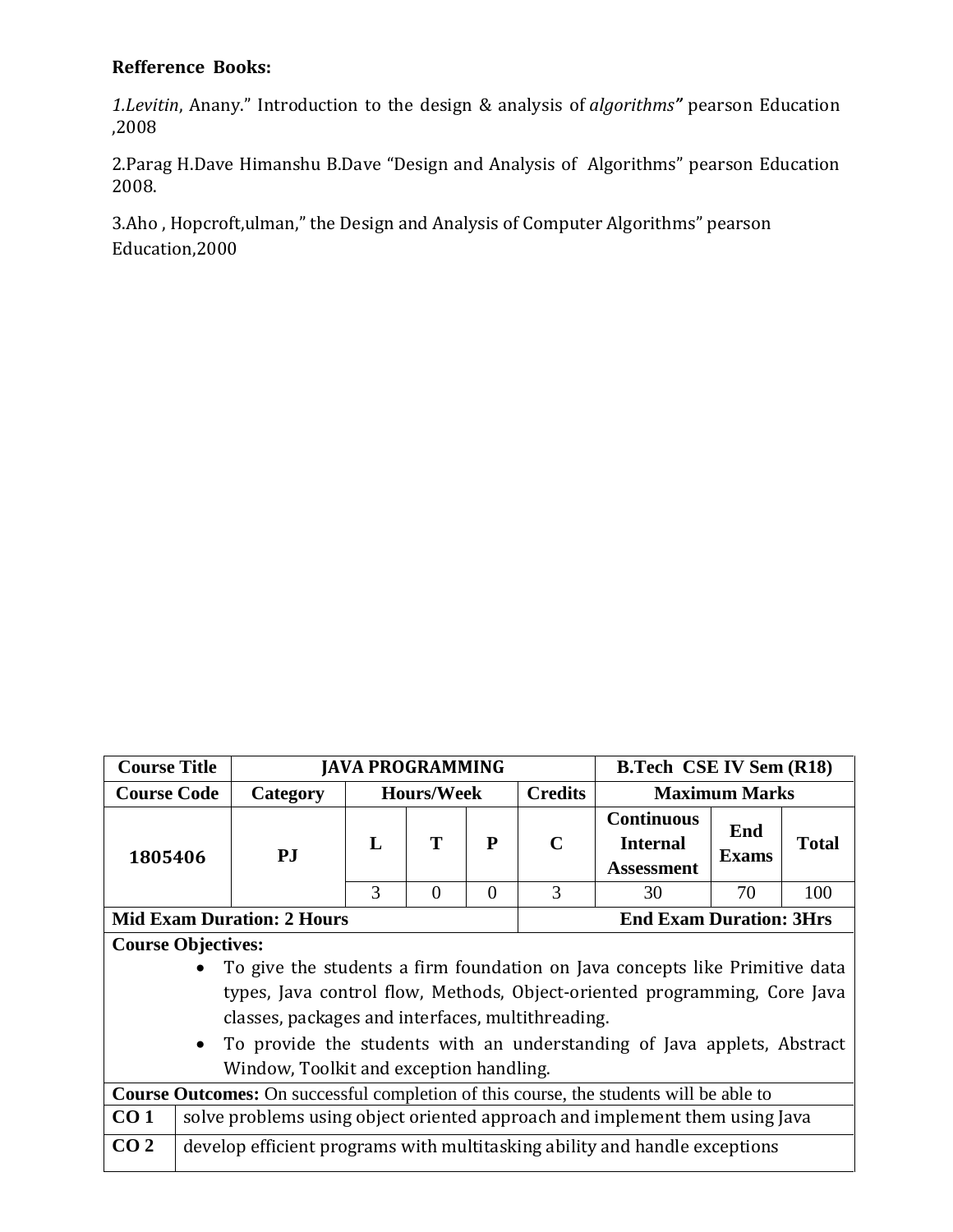| $\overline{CO3}$ develop user friendly interface |
|--------------------------------------------------|
| <b>CO 4</b>   create AWT components              |

**Object Oriented Programming basics:** Need for OOP paradigm, Principles of OOP concepts

**Java Basics:** History of Java, Java buzzwords, Simple java program, classes and objects – concepts of classes, objects, constructors, methods, Introducing access control, **this** keyword, overloading methods and constructors.

# **UNIT-II**

**Inheritance:** Hierarchical abstractions, Types of Inheritance, benefits of inheritance, **super** uses, using **final** with inheritance, polymorphism- method overriding, abstract classes.

**Packages and Interfaces:** Defining, Creating and Accessing a Package, importing packages, differences between classes and interfaces, defining an interface, implementing interface, applying interfaces, variables in interface and extending interfaces.

# **UNIT-III**

**Exception handling and multithreading:** Concepts of exception handling, exception hierarchy, usage of try, catch, throw, throws and finally, creating own exception sub classes. Differences between multi threading and multitasking, thread life cycle, creating threads, synchronizing threads.

# **UNIT-IV**

**Event Handling :** Events, Event sources, Event classes, Event Listeners, Delegation event model, handling Mouse and Keyboard events, Adapter classes, The AWT class hierarchy, user interface components- Labels, Button, Scrollbars, Text Components, Check box, Choices, Graphics, Layout manager types – Flow, Border, Grid, Card and Grid bag.

# **UNIT-V**

**Applets:** Concepts of Applets, differences between applets and applications, life cycle of an Applet, creating applets, passing parameters to applets.

**Swings:** Introduction, JApplet, JFrame and JComponent, Icons and Labels, text fields, JButton class, Check boxes, Radio buttons, Combo boxes, Tabbed Panes, Scroll Panes, and Tables.

# **Text Books:**

1. Java; the complete reference, 7th editon, Herbert schildt, TMH.

2. Understanding OOP with Java, updated edition, T. Budd, Pearson Education.

# **Reference Books:**

1. An Introduction to programming and OO design using Java, J.Nino and F.A.Hosch, John wiley & sons.

2. An introduction to Java programming and object oriented application development, R.A. Johnson- Thomson.

3. Core Java 2, Vol 1, Fundamentals, Cay.S.Horstmann and Gary Cornell, eighth Edition, Pearson Education.

4. Core Java 2, Vol 2, Advanced Features, Cay.S.Horstmann and Gary Cornell, eighth Edition, Pearson Education.

5. Object Oriented Programming through Java, P. Radha Krishna, University Press.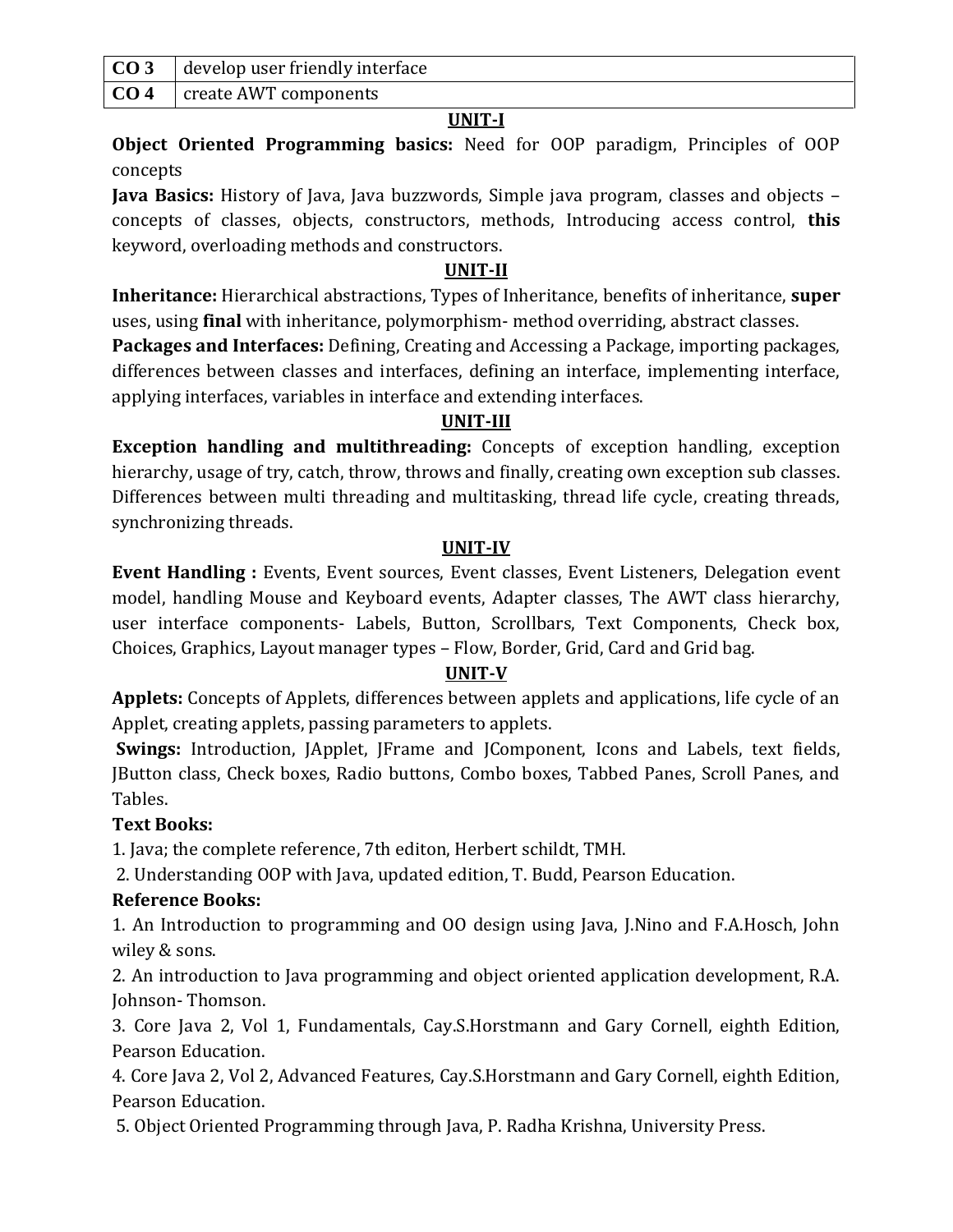| <b>Course Title</b>                                                                                                                                                                                                                                                                                                        |                                                                                  | <b>FORMAL LANGUAGES AND AUTOMATA</b><br><b>THEORY</b> |                |                      |           |             | <b>B.Tech CSE IV Sem (R18)</b>                            |                     |              |
|----------------------------------------------------------------------------------------------------------------------------------------------------------------------------------------------------------------------------------------------------------------------------------------------------------------------------|----------------------------------------------------------------------------------|-------------------------------------------------------|----------------|----------------------|-----------|-------------|-----------------------------------------------------------|---------------------|--------------|
|                                                                                                                                                                                                                                                                                                                            | <b>Course Code</b><br><b>Hours/Week</b><br>Category                              |                                                       | <b>Credits</b> | <b>Maximum Marks</b> |           |             |                                                           |                     |              |
| 1805407                                                                                                                                                                                                                                                                                                                    |                                                                                  | PJ                                                    | L              | T                    | ${\bf P}$ | $\mathbf C$ | <b>Continuous</b><br><b>Internal</b><br><b>Assessment</b> | End<br><b>Exams</b> | <b>Total</b> |
|                                                                                                                                                                                                                                                                                                                            |                                                                                  |                                                       | 3              | $\Omega$             | $\Omega$  | 3           | 30                                                        | 70                  | 100          |
| <b>Mid Exam Duration: 2 Hours</b><br><b>End Exam Duration: 3Hrs</b>                                                                                                                                                                                                                                                        |                                                                                  |                                                       |                |                      |           |             |                                                           |                     |              |
| <b>Course Objectives:</b>                                                                                                                                                                                                                                                                                                  |                                                                                  |                                                       |                |                      |           |             |                                                           |                     |              |
| To be able to construct finite state machines and the equivalent regular expressions<br>and prove the equivalence of languages described by finite state machines and<br>regular expressions.<br>To be able to construct pushdown automata and the equivalent context free<br>grammars, Turing machines and Post machines. |                                                                                  |                                                       |                |                      |           |             |                                                           |                     |              |
| <b>Course Outcomes:</b> On successful completion of this course, the students will be able to                                                                                                                                                                                                                              |                                                                                  |                                                       |                |                      |           |             |                                                           |                     |              |
| CO <sub>1</sub>                                                                                                                                                                                                                                                                                                            | Understand of the notion of a regular set and its representation by DFA's, NFA's |                                                       |                |                      |           |             |                                                           |                     |              |
|                                                                                                                                                                                                                                                                                                                            |                                                                                  | and regular expressions.                              |                |                      |           |             |                                                           |                     |              |
| CO <sub>2</sub>                                                                                                                                                                                                                                                                                                            | Understand of the notion of a context-free language and its representation by    |                                                       |                |                      |           |             |                                                           |                     |              |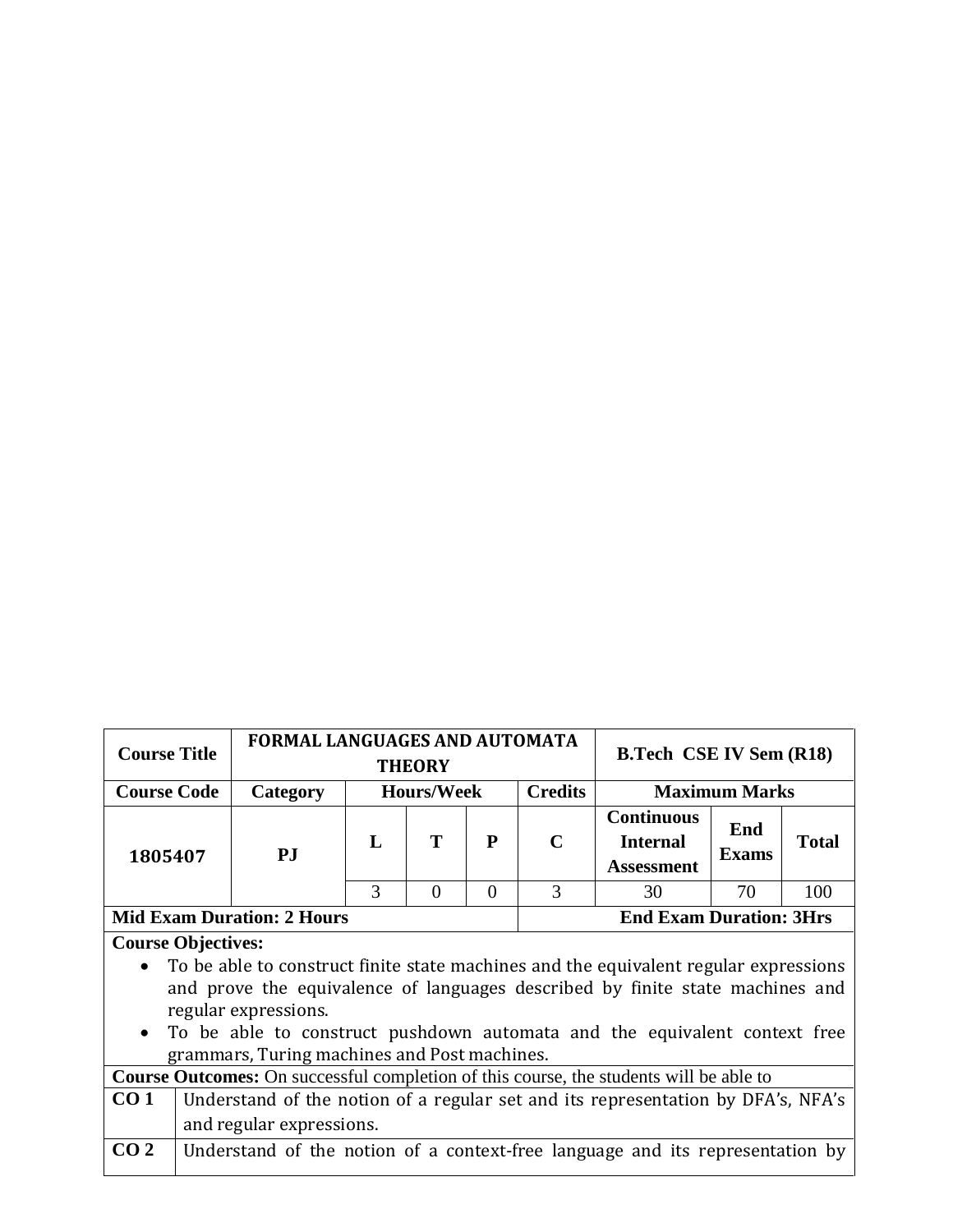|                 | context-free grammars and push-down automata.                               |
|-----------------|-----------------------------------------------------------------------------|
| CO <sub>3</sub> | I dentify the applications of regular expressions and context-free grammars |
| CO <sub>4</sub> | Solve to the problems using Turing machines.                                |

**Fundamentals**: Strings, Alphabet, Language, Operations, Finite state machine, definitions, finite automaton model, acceptance of strings, and languages, deterministic finite automaton and non deterministic finite automaton, transition diagrams and Language recognizers.

**Finite Automata**: NFA with E transitions - Significance, acceptance of languages. Conversions and Equivalence : Equivalence between NFA with and without Є transitions, NFA to DFA conversion, minimization of FSM, equivalence between two FSM's, Finite Automata with output- Moore and Mealy machines.

# **UNIT-II**

**Regular Languages**: Regular sets, regular expressions, identity rules, Constructing finite Automata for a given regular expressions, Conversion of Finite Automata to Regular expressions. Pumping lemma of regular sets, closure properties of regular sets (proofs not required).

# **UNIT-III**

**Grammar Formalism**: Regular grammars-right linear and left linear grammars, equivalence between regular linear grammar and FA, inter conversion, Context free grammar, derivation trees, sentential forms. Right most and leftmost derivation of strings.

**Context Free Grammars**: Ambiguity in context free grammars. Minimisation of Context Free Grammars. Chomsky normal form, Greiback normal form, Pumping Lemma for Context Free Languages. Enumeration of properties of CFL (proofs omitted).

# **UNIT-IV**

**Push Down Automata**: Push down automata, definition, model, acceptance of CFL, Acceptance by final state and acceptance by empty state and its equivalence. Equivalence of CFL and PDA, interconversion. (Proofs not required). Introduction to DCFL and DPDA.

# **UNIT-V**

**Turing Machine**: Turing Machine, definition, model, design of TM, Computable functions, recursively enumerable languages. Church's hypothesis, counter machine, types of Turing machines (proofs not required).

**Computability Theory**: Chomsky hierarchy of languages, linear bounded automata and context sensitive language, LR(0) grammar, decidability of problems, Universal Turing Machine, undesirability of post's Correspondence problem, Turing reducibility, Definition of P and NP problems, NP complete and NP hard problems.